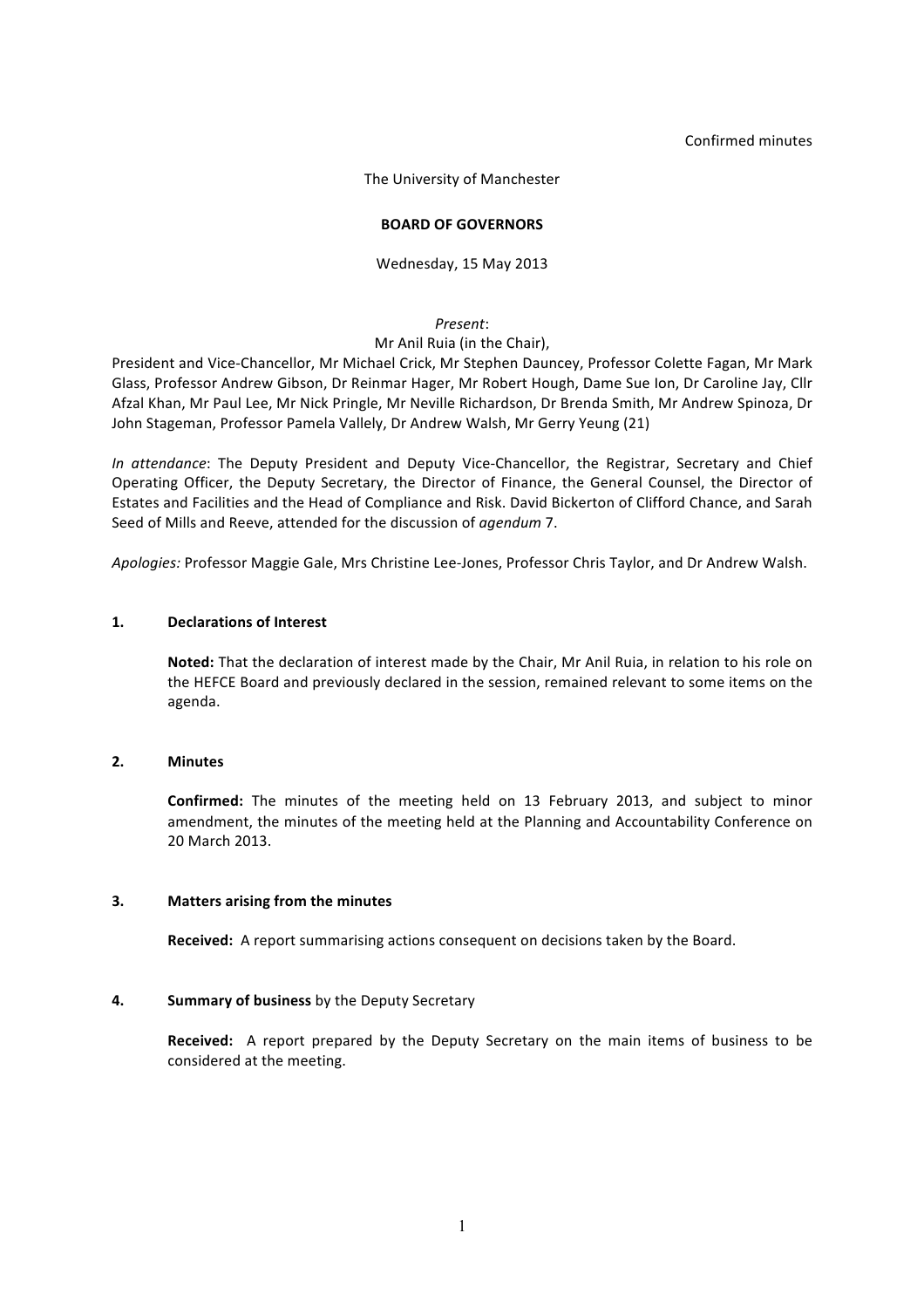#### **5. Chairman's report**

#### **(1) Nominations Committee**

**Received:** A confidential report from the Nominations Committee.

#### **Reported:**

(1) That the membership of the Committee is:

The Pro-Chancellor (Mrs Gillian Easson) (*in the Chair*)

The following three members of the Board of Governors, appointed by the Board, from the categories of membership indicated:

Lay: Mr Andrew Spinoza Senate: Professor Chris Taylor Staff: Mr Mark Glass

The following four lay members (plus one vacant place, *vice* Ms Kathleen Tattersall) of the General Assembly, appointed by the Board on the nomination of the General Assembly:

Mrs Janet Pickering Mrs Elizabeth France, CBE, FRSA Mr James Hancock Professor Sir Robert Boyd

- (2) That the Committee's principal matters of business are:
	- to recommend to the Board of Governors appointments and re-appointments to Category 2 of the Board (lay members);
	- to recommend to the Board of Governors re-appointments to Category 3 of the General Assembly (lay or former members of the Board who are not otherwise members of the General Assembly);
	- to recommend to the Board of Governors appointments to Category 9 of the General Assembly (lay members appointed by the Board);
	- to recommend to the General Assembly co-optations to Category 10 of the General Assembly (members co-opted by the General Assembly);
	- to recommend to the General Assembly the appointment to be made to the office of Pro-Chancellor:
	- At regular intervals, to recommend to the Board on the representation afforded by the sponsoring organisations within Categories 5 through 8 of the General Assembly.
- (3) That to assist it in these tasks, the Committee received:
	- statements of appointments terminating on 31 August 2013 in Category 2 of the Board of Governors and in Categories 9 and 10 of the General Assembly;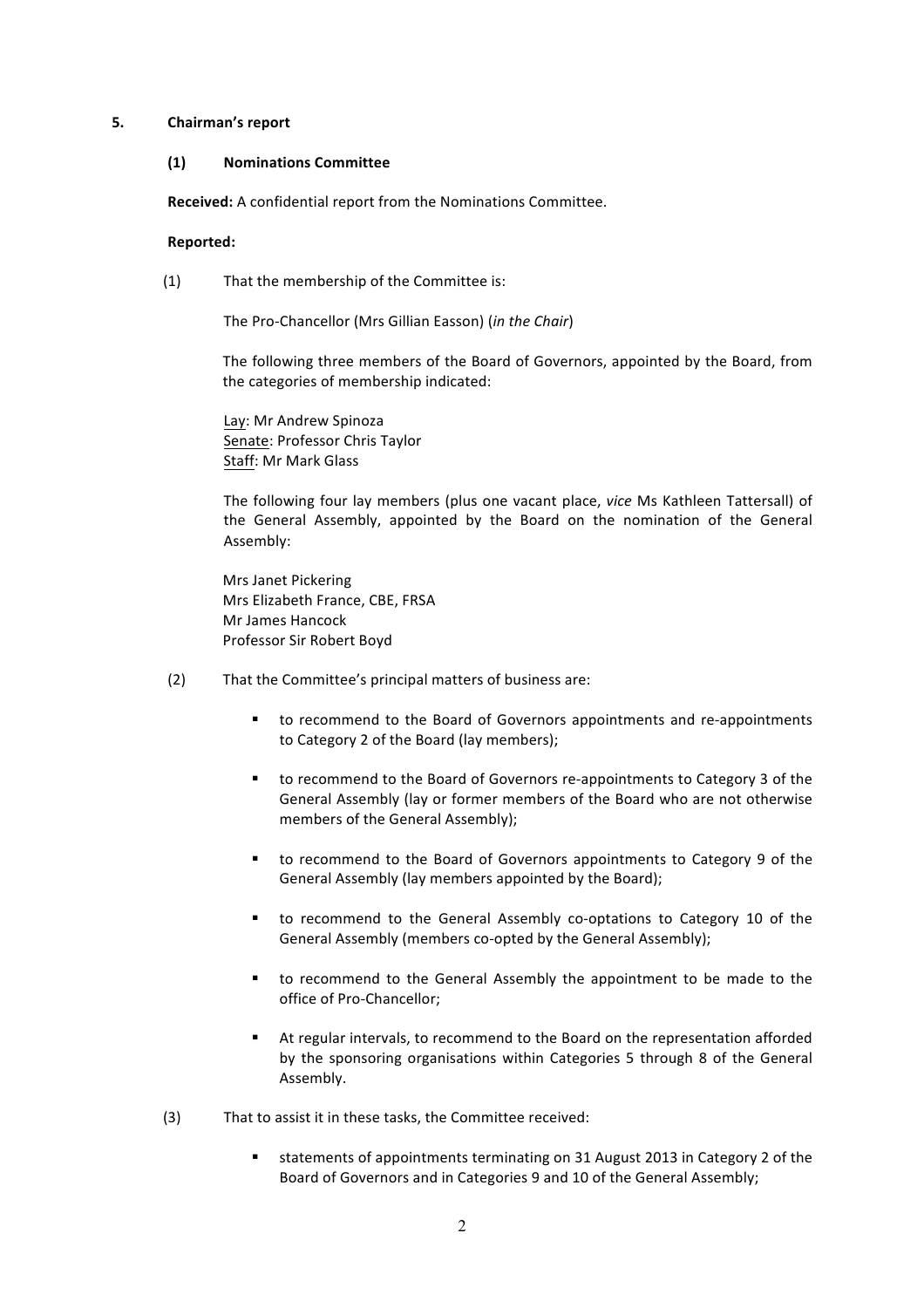- details of the full lay membership of the Board of Governors and the remaining membership of Categories 9 and 10 of the General Assembly, including data with respect to a broad balance within those memberships in terms of gender, ethnicity, and above all experience and expertise specifically as regards their benefit to the University;
- details of the applications and testimonies from and concerning applicants following an appeal within the University and externally for suitably experienced individuals.
- (4) That in the course of its deliberations, the Committee has recognised the continuing need to appoint some new people with a record of achievement, within or outside their substantive careers, which can be applied in a variety of ways to the University's benefit to the Board of Governors and to the General Assembly. At the same time, the Committee has endeavoured to ensure that the overall range of expertise across the Board's lay membership continues to reflect the needs and aspirations of the University, as well as helping to fulfil the requisite responsibilities for proper institutional governance, and that the overall lay membership of the General Assembly is representative of the diversity of the University and of the communities served by it.
- (5) Following detailed discussions, the Committee agreed to make the following recommendations for appointment/re-appointment:
	- (i) For appointments/re-appointments to the Board of Governors in Category 2
		- (a) That the following current members of the Board of Governors be reappointed, for a further period of three years from 1 September 2013:

Mr Stephen Dauncey Mr Paul Lee Mrs Christine Lee-Jones Dr John Stageman

- (b) The exceptional re-appointment to the Board of Governors, on the basis of her work and promotion of the University in relation to Nuclear Sciences, of Dame Sue Ion for a fourth and final period of three years, from 1 September 2013.
- (c) The re-appointment of Councillor Afzal Khan for a third term of one year's duration, from 1 September 2013, given his wish to seek election to the European Parliament and to enable further consideration of a suitable replacement.

Biographical information is provided in Appendix  $1(a)$ 

- (ii) For appointments/re-appointments to the General Assembly in Category 9
	- (a) That the following current members of the General Assembly be reappointed, for a further period of three years from 1 September 2013:

Miss Mumtaz Bashir Mr Michael N G Evans Mr Peter Folkman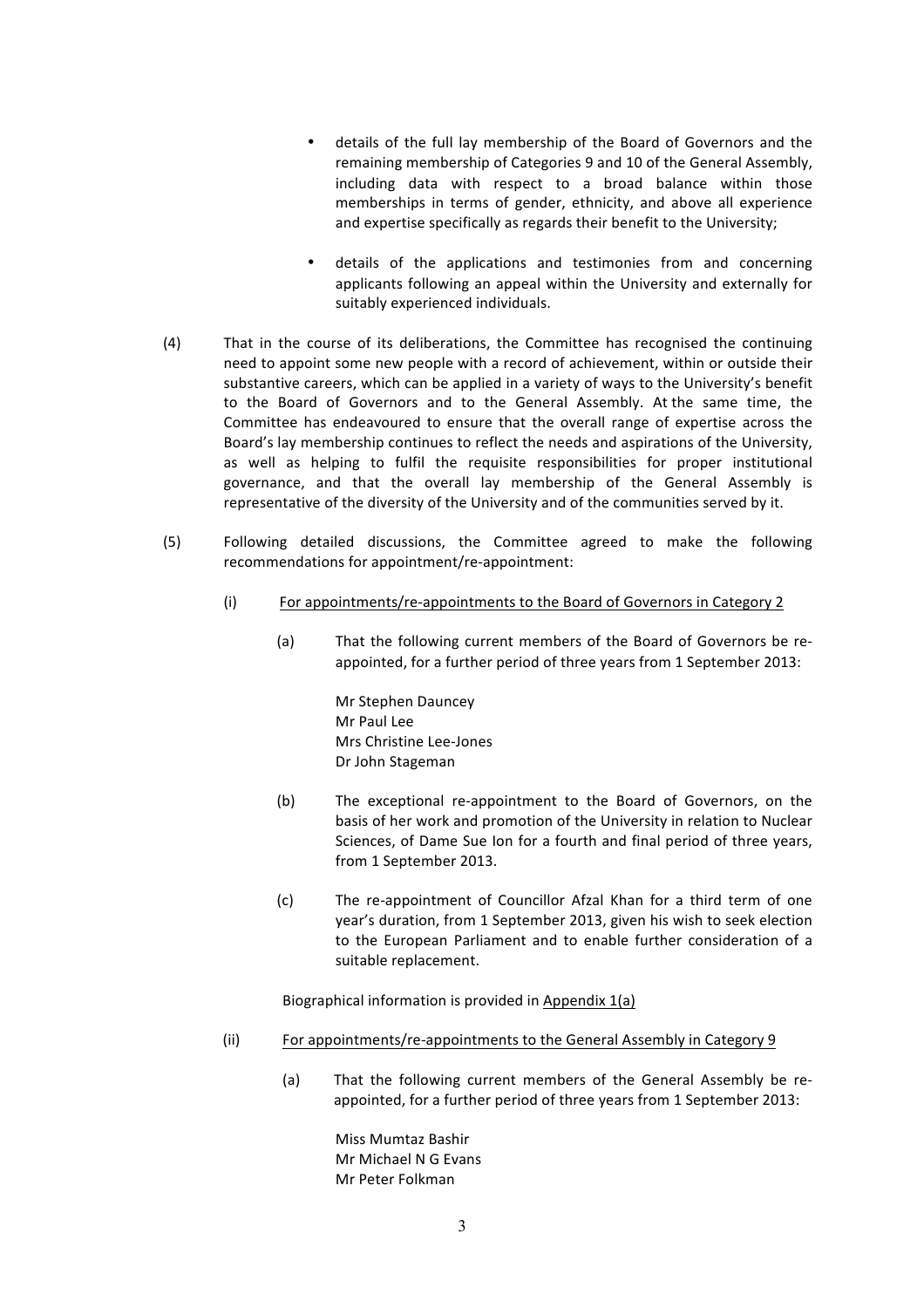Mrs Elizabeth France Mr Mohammed (Wakkas) Khan His Honour Judge Tim Mort

Biographical information is provided in Appendix 2(a)

(b) That the following be appointed to vacancies arising from departures, each for a three vear period from 1 September 2013:

> Mrs Catherine Barber-Brown Mr Vidar Hjardeng Mr Guy Hutchence

Biographical information is provided in Appendix 2(b)

(6) A further report from the Nominations Committee will also make additional recommendations for membership of the Board of Governors in Category 2 and membership of the General Assembly in Category 3. This will be presented to the July meeting of the Board of Governors. The report will also provide information on the Committee's consideration of the Fletcher Review of Governing Body Effectiveness.

**Resolved:** The Board of Governors approved the recommendations concerning re-appointments to Category 2 of the Board of Governors and appointments and re-appointments to Category 9 of the General Assembly as outlined in the Nominations Committee report.

# **(2) Re-appointment of the Chair of the Board of Governors**

**Received:** A proposal concerning the re-appointment of the Chair of the Board of Governors. *N.B.* The Chair left the meeting for this item and the Deputy Chair led the discussion.

# **Reported:**

- (1) That the current Chair of the Board of Governors, Mr Anil Ruia, was appointed by the Board of Governors to his first three-year term on 1 September 2010 and this term will come to an end on 31 August 2013.
- (2) That Statute II of the University states that the Chair "shall be appointed from the Board from among the members of the Board who hold membership in Category 2". It further states that "They may be reappointed by the Board, but they shall not serve continually for a total of more than six years, unless, exceptionally, in the interests of the University, the Board approves a further appointment for an additional period of no more than three years." It may therefore be interpreted that the Statute is constructed in such a way as to provide for re-appointment up to the six-year total, without any requirement to assemble a search committee and with the expectation of re-appointment across those terms up to the limit prescribed, unless specific concerns are recorded by members.
- (3) That over spring 2012, the Board noted that the Deputy Chair at the time, Mrs Gillian Easson, had sought the views of members on the Chairmanship and leadership of the Board. During this exercise members had indicated they were broadly satisfied, and appreciated that the Chair was available and approachable and the meetings were conducted in an open way that allowed effective dialogue. Prior to this, the Fletcher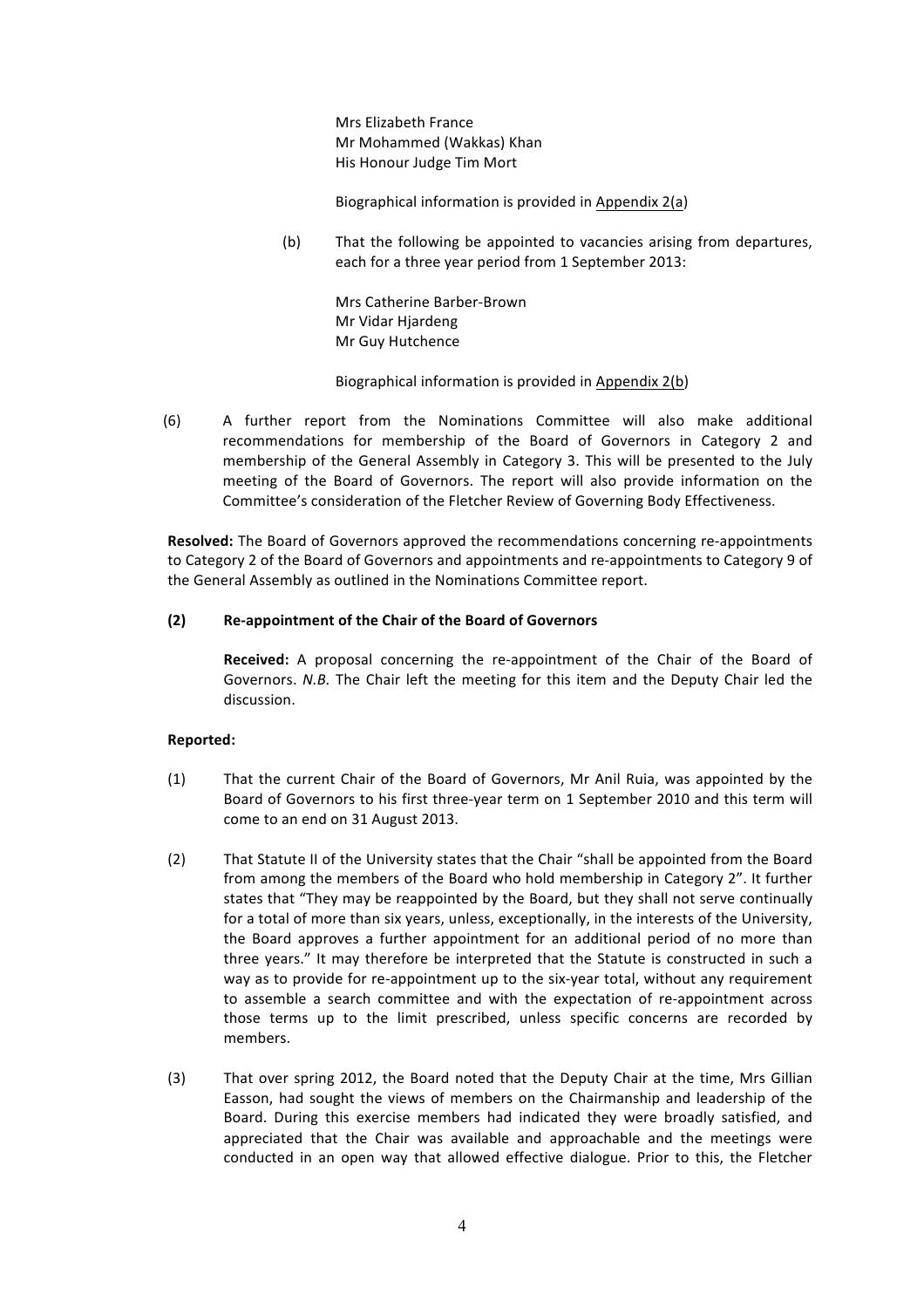Review of Governing Body Effectiveness noted that, "Meetings were perceived to be well chaired and the atmosphere was good and welcoming."

(4) That it was therefore proposed that the Chair should be re-appointed for a further three-year term, to 31 August 2016.

**Resolved:** That the Board of Governors approve the re-appointment of Mr Anil Ruia, as Chair of the Board of Governors for a second three-year term, to 31 August 2016.

# **(3) HEFCE Statement on Institutional Risk**

**Received:** The HEFCE Statement on Institutional Risk, produced annually by HEFCE and directed to the institution's governing body.

# **Noted:**

- (1) That the purpose of the letter was to inform the University of HEFCE's assessment of the risk status of the University and any failure to comply with the accountability obligations as set out in the Financial Memorandum.
- (2) That HEFCE had concluded, based on the accountability returns submitted for 2011-12, that in their overall assessment at the time the University of Manchester was not at higher risk, and that the University had met the accountability obligations set out in the Financial Memorandum and other guidance.

# **(4) Developments within the sector**

**Received:** A short report from the Chair on developments within the sector.

**Reported:** That the Chair provided a brief report on the budget considerations within the Department for Business, Industry and Skills, and the likely impact upon the HEFCE budget. He also alerted members to the recent publication by HEFCE, "Higher Education in England: The Impact of the 2012 reforms", and the Deputy Secretary agreed to provide a link to the document following the meeting.

# **(5) Fellowships of the Royal Society and the Academy of Medical Sciences**

**Reported:** That the Chair offered his congratulations and appreciation on behalf of the Board to Professor Paul O'Brien, from the Schools of Materials and Chemistry, Professor Robert Young, from the School of Materials, and Professor Terry Wyatt, from the School of Physics and Astronomy, who had all been recognised by the prestigious scientific academy, the Royal Society. Also, the contribution of two University of Manchester professors to the advancement of medical science had been recognised with their election to the prestigious Fellowship of the Academy of Medical Sciences. Professor Garth Cooper is a Professor in Discovery and Experimental Medicine as well as the Director for the Centre for Advanced Discovery and Experimental Therapeutics. Professor Nancy Papalopulu is a Professor of Developmental Neuroscience, Section Head and Wellcome Trust Senior Research Fellow in the Faculty of Life Sciences.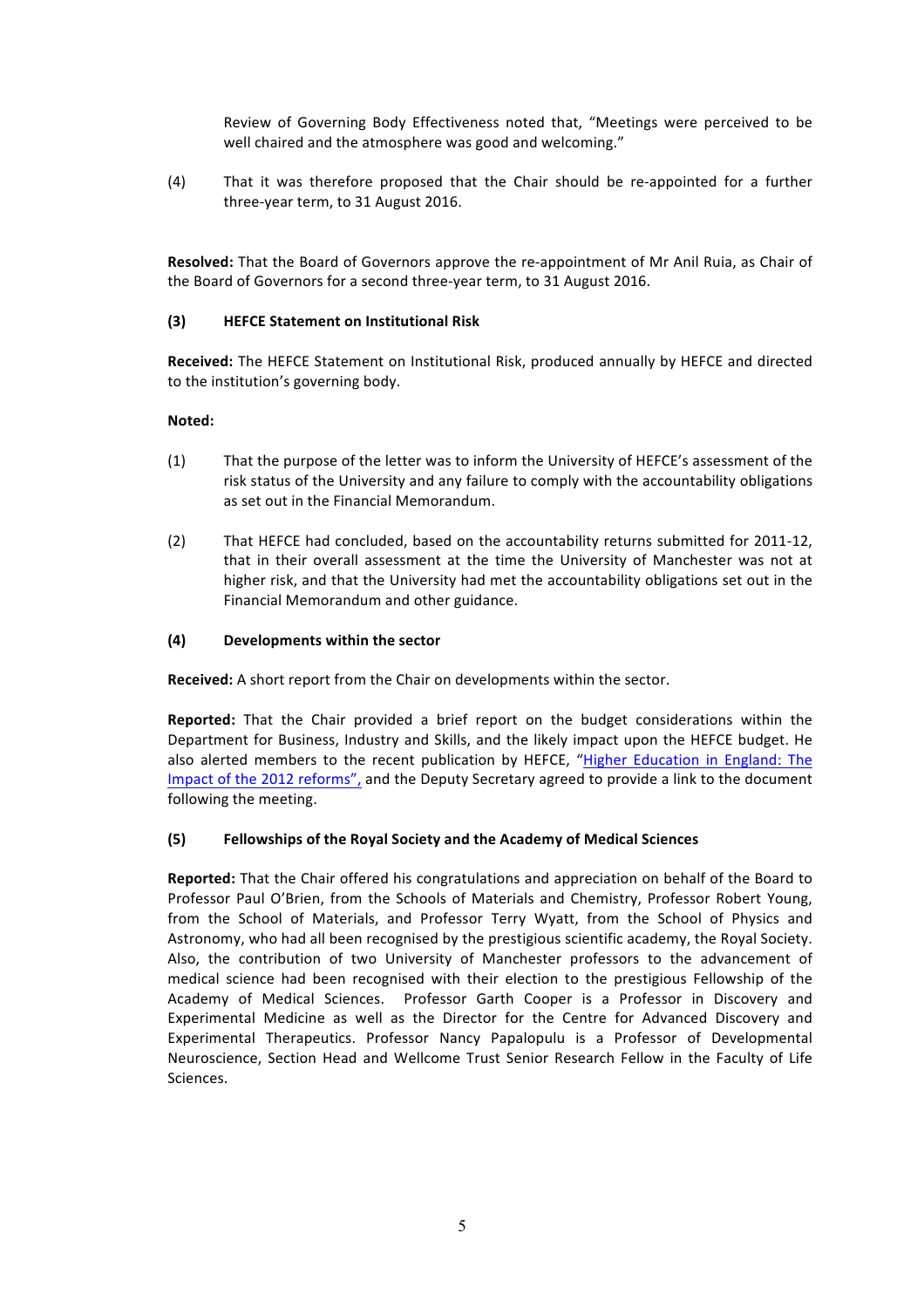# **6. Secretary's report**

**Reported:** That on this occasion there were no substantive matters of report to the Board of Governors.

# **7. Financing the Campus Masterplan**

Received: A confidential briefing paper on the proposals to finance the Campus Masterplan by way of the issue of a public bond, with a value of £300m and a forty year tenor. David Bickerton of Clifford Chance, and Sarah Seed of Mills and Reeve, attended the meeting for this item as representatives of the University's legal and financial advisers to present the paper and answer any questions.

# **Reported:**

- (1) That the memorandum had been produced by Clifford Chance LLP and Mills and Reeve LLP (as joint legal advisers to the University) and N. M. Rothschild & Co. Ltd (as financial adviser to the University) for the Board of Governors of The University of Manchester to provide some background to certain legal and technical issues which were discussed at a "teach-in" event, held at the University on 2 May 2013 attended by Clifford Chance, Mills and Reeve, Rothschild and members of the University.
- (2) That the briefing note addressed the following topics:
	- Liability for a prospectus
	- Insurance for Board members
	- Principal terms and conditions
	- Ongoing Obligations Statutory and Contractual
- (3) That the Bonds, unlike any of the University's existing borrowings, are expected to be admitted to the Official List of the Financial Conduct Authority (FCA) and admitted to trading on the London Stock Exchange's Regulated Market. Admitting the Bonds to the LSE's Regulated Market requires a prospectus, which is an important legal document that contains: the Terms and Conditions of the Bonds (which dictate what the Issuer can and cannot do); financial information (extracted from the University's audited accounts) and a number of generic "boiler plate" terms. The University's lawyers will undertake the initial drafting of the document, requiring input from the University for key "university sections" (such as the Issuer description and risk factors). The University's external auditors will verify the content which is extracted from the financial statements. The content of the Prospectus is governed by an EU Directive and associated Regulation, as well as English Law, and will be submitted to the UK Listing Authority (the FCA acting as competent authority under the Financial Services and Markets Act) for approval before the Bond is announced. The Prospectus is the formal responsibility of the Issuer as a corporate body, Board Members and Finance Committee members would not in general be expected to have personal liability (this contrasts with the Prospectus for equity issues, where the responsibility is personal to the members of the Board of Directors).
- (4) That any claims in relation to the Bond Issue were likely to be brought against the University as a body corporate rather than against individual Board members. While Board Members themselves, as charity trustees, may be entitled to a common law right of indemnity from the University, it was reported that Board Members might also derive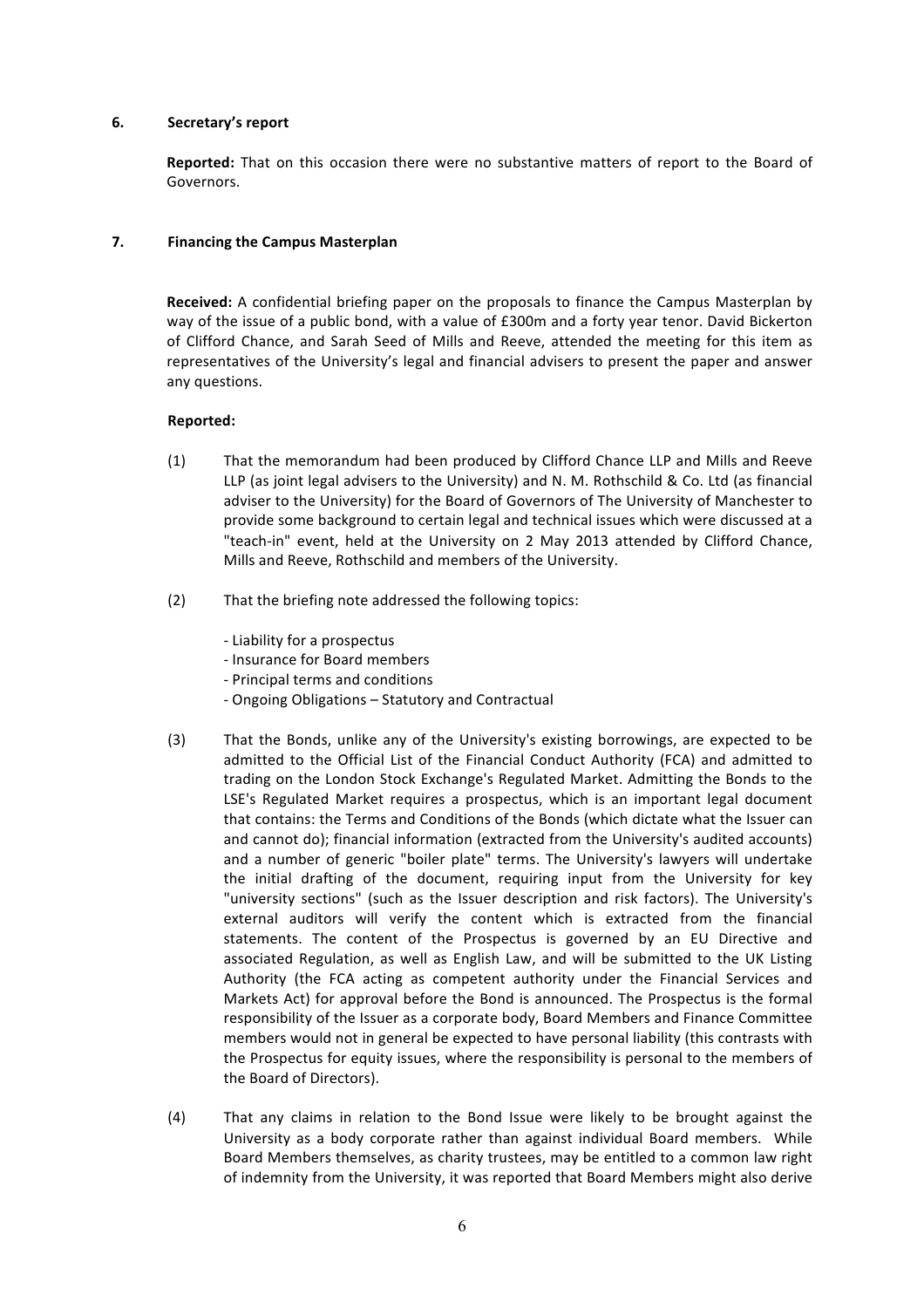comfort from a specific written indemnity from the University. The University was also considering insurance to cover the risks involved with the Bond Issue. In addition to its directors' and officers' liability insurance policy, the University was looking at putting in place Public Offering of Securities Insurance to cover liability specifically arising under the Prospectus and also considering whether the use of its statutory powers to purchase Trustee Indemnity Insurance for the personal benefit of Board Members would offer additional protection.

- (5) That the Bonds, in a similar manner to the University's existing borrowings, will contain various provisions designed to protect the interests of the investors. The very high credit quality of the University, combined with a currently strong bond market, means that these provisions are less onerous than are typically required in other forms of debt: for example the Bonds would not include any financial covenants. The principal event-ofdefault triggers within the Bonds therefore primarily relate to failure to pay interest and insolvency related matters. It should be noted, however, that the Bonds also include a 'cross-acceleration' clause: if the University has triggered an event of default under any other financial indebtedness, for example the Private Placement due 2046, and the lender requires early repayment (an "acceleration"), then the Bondholders will also be entitled to instruct the trustee to require repayment of the Bonds. The University's actions will therefore continue to be restricted (not just by the terms and conditions of the Bonds) to those permitted under the Private Placement facility, and to the extent not prepaid, the bank and EIB loans. The University will have the right to buy back debt in the secondary market and/or redeem some or all of the Bonds at any time. One of the corollaries of the University's high creditworthiness and attraction to investors is that the Bonds will, for many of the life insurance companies and pension funds which are expected to invest, be what is called a "buy-and-hold" investment, which they will not plan to trade in the secondary market, and indeed may never do so. Therefore, the University should work on the basis that, if it ever wanted to buy even small amounts  $(£5,000,000)$  at "market-price" for cancellation, it might have to wait a month or more before a market-maker could find that amount of freely-available Bonds. If the University wanted to buy a considerable amount of stock (say, 10-25 per cent.), it could conduct a "tender offer" to all Bondholders. Convention is to offer about 2 per cent above the prevailing market price of the Bonds, but given the lack of comparable assets for a tendering Bondholder to reinvest in the premium could be higher. To exercise its right to redeem some or all of the Bonds in accordance with the Terms and Conditions of the Bonds or to tender for over 25 per cent, the University would have to pay the socalled "Spens Price" which compensates long-term investors for loss of future income. At the point of early redemption the investor must receive its principal investment plus such amount as is sufficient to enable the investor to invest the proceeds in government securities with the same remaining maturity as the initial investment and must receive the same return.
- (6) That in terms of ongoing obligations, there were greater disclosure requirements associated with a public bond than the University currently complies with in relation to other borrowing. These obligations include the disclosure requirements for the prospectus at the time of the offer for the Bonds and also continuous obligations which apply thereafter to maturity of the Bonds. The latter includes: price sensitive information, dissemination of regulated information, filing of financial statements and maintenance of an Insider List.

#### **Noted:**

(1) That at the outset of the discussion, the Chair of the Board of Governors, the Chair of the Finance Committee, and the President and Vice-Chancellor briefed the Board on the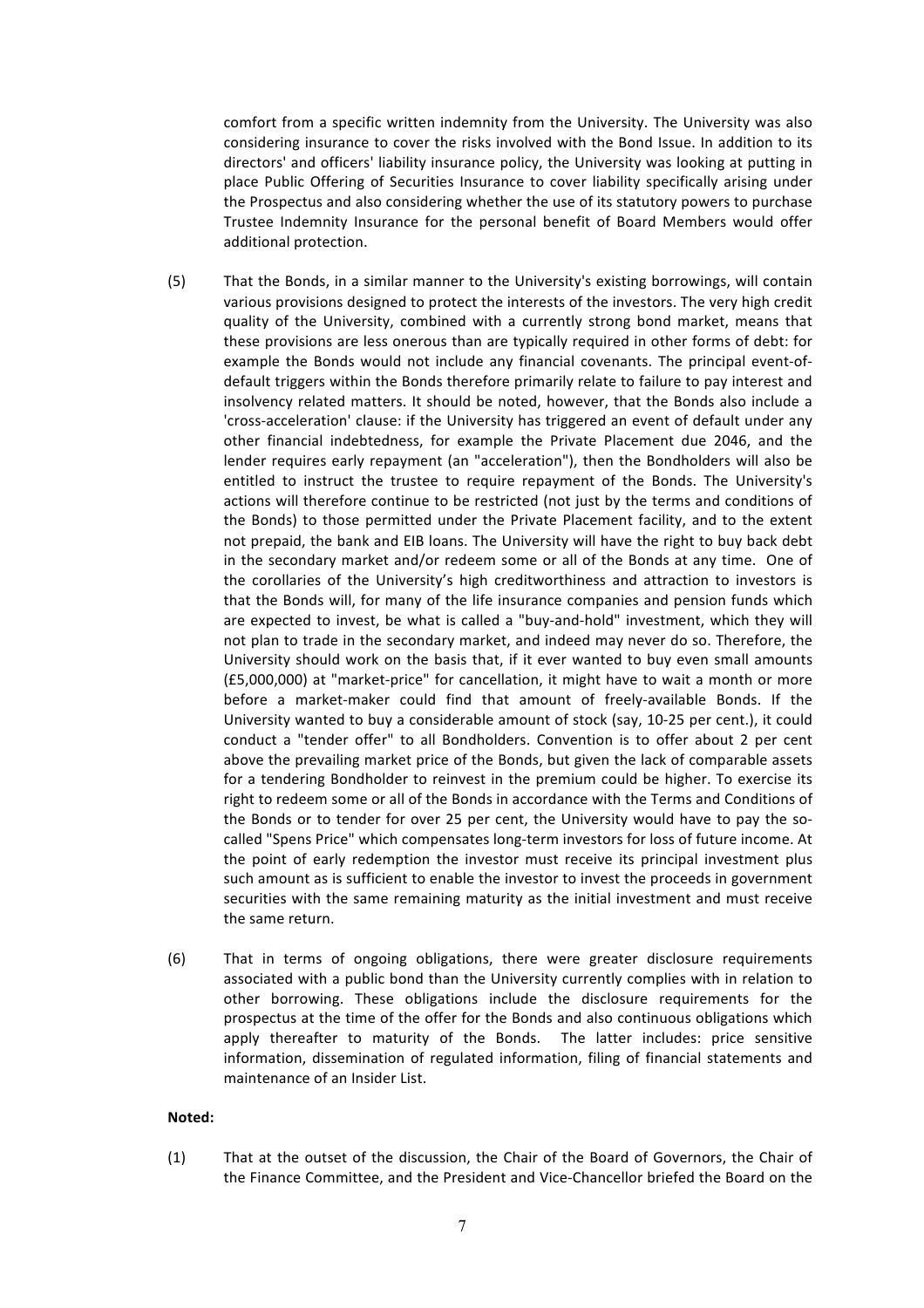timetable up to the roadshows scheduled in late June at which the University would present financial information and an outlook for the University and answering the questions of analysts, fund managers, and other potential investors. In order to provide the Board with an opportunity to review the prospectus documentation prepared by the University, in line with the guidance of its legal and financial advisers, and to authorise the University to formally proceed with the issue of the Bond, it had been agreed that an additional formal meeting of the Board would be held between 1pm and 2pm on  $19^{th}$ June 2013. The date had been selected as it coincides with a meeting of the General Assembly, and the opening event for the Alan Gilbert Learning Commons, at which many Board members would already be in attendance.

- (2) That the roadshows involving senior staff and/or representatives of the University would take place over three days in Edinburgh (one day) and London (two days). There would be a number of presentations to groups and a series of one to one meetings. These events were tightly scripted in order to ensure that a consistent message was delivered to all potential investors and that additional liabilities were avoided.
- (3) That the University's legal advisers provided some context for the Board in terms of the differences between the issue of a public bond and other forms of borrowing. There were four principal areas of difference. The first concerned the long term nature of the borrowing. This has implications for the terms and conditions that are agreed over the period. In this instance, because the University was likely to receive a favourable credit rating, any restrictions agreed were expected to be consistent with similar issues and therefore would not be regarded as particularly onerous. The second difference concerned compliance with Disclosure and Transparency Rules, which in compliance terms were under the oversight of the Financial Conduct Authority and applicable throughout the lifetime of the bond as a consequence of the listing. This would require that a minimum level of disclosure would be maintained in relation to significant developments within the University that might have a material effect on its growth or performance. This would require a new level of awareness around significant announcements and in relation to the timing and method of communication. The third primary difference concerned the physical aspect of the bonds and the mechanics of their issue. Historically, this was significant and this element dictated some of the timetable and processes in issue. In terms of the payment of interest on the University Bond, this will be processed via a listing agency that will thereafter manage the dispersion of payments to investors. The fourth issue concerning the dynamics of the market in which the Bond would trade. This would be characterised by long-term stable investors including Pension Funds, Life Assurance and other similar investors. Marketing the bond was a vital activity and would begin following the award of the University's credit rating. Underpinning this was the disclosure of information in relation to the University's affairs, which is principally governed by the EU Prospectus Directive. This regulates that the Prospectus must contain all reasonable information pertinent to an investor and is a key document in the listing, and the key marketing tool. The risks inherent in this are less concerned with inaccuracy (as legal and financial oversight addresses this risk) but were more concerned with omission. This was a corporate responsibility, and only in exceptional and rare circumstances would an individual take any personal liability perhaps, for example, through misstatement or the significant downplaying of risk by a representative at a roadshow event.
- (4) That though the anticipated circumstances were rare in which the bond could result in a personal liability, (any injured party being more likely to pursue the body corporate for recompense against loss) the University and Board members might wish to consider current insurance provision and the issue of an indemnification in relation to the bond, as a protection against any future spurious action. It was also noted that the risk of such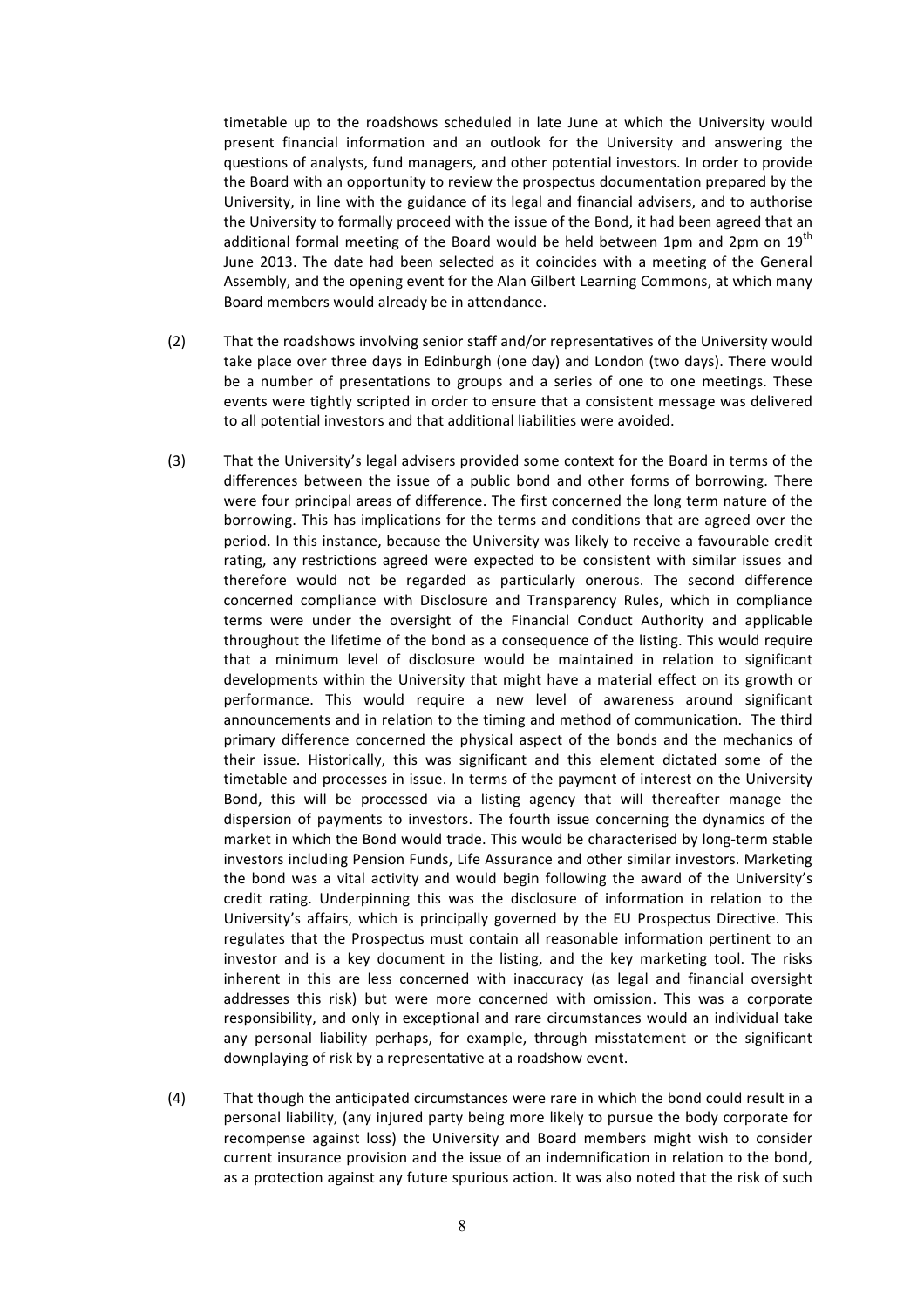action is further reduced through the internal verification taking place in relation to the preparation of the prospectus, and via the external guidance and review that was being offered by legal and financial advisers. The Board noted that the University was currently reviewing its cover, alongside the protection currently offered through existing directors and Officers Insurance arrangements, and whether additional specific protection or indemnity for members in their capacity as trustees was required. As part of this it would also consider an additional policy covering Public Offering of Securities Insurance.

- (5) That the liability inherent within the prospectus could be limited at the corporate level. by ensuring that the information is verifiable, or where it cannot be omitted. In terms of the liability it would require that a link was made between a specific statement and the value of the Bond, and for that liability to extend to Board members it would require proof that the Board was aware that the statement was false. Additional comfort to the Board might be gained in recognising that the review process was designed in such a way as to ensure that all statements were tested for their accuracy and veracity. It followed that any legal challenge would need to demonstrate the materiality of the original statement, the investor's reliance upon it, and whether it had been checked and verified by the Issuer. In this exercise, the University would also rely upon the external verification of financial information from the external auditors, who would provide verification of the financial data used in the prospectus.
- (6) That the Board noted the additional reporting requirements that would be incumbent on the University in relation to Disclosure and Transparency Rules. In providing additional guidance the advisers highlighted that the test would be whether the information could materially affect value, and in circumstances where this was judged to be the case the University should make an announcement to the market. In most circumstances there were already triggers, in the form of reporting obligations or the publication of financial statements, however, there may be newer circumstances in which announcements and their timing would need consideration e.g. major amendments to University statutes.
- (7) That the Board also discussed issues in relation to operation of the secondary market, and the obligations upon Board members in their role as trustees elsewhere, especially with respect to pensions. Clifford Chance agreed to provide additional guidance in this area and also in respect of the communication protocols in the lead up to the issue of the Bond.

# **Resolved:**

- (1) That the University would continue to review insurance cover arrangements, alongside the protection currently offered through existing Directors and Officers Insurance arrangements, and whether additional specific protection or indemnity for members in their capacity as trustees was required. As part of this it would also consider an additional policy covering Public Offering of Securities Insurance. An update on the position would then be provided for the meeting of the Finance Committee on  $17<sup>th</sup>$  June 2013, and for the extraordinary meeting of the Board on  $19<sup>th</sup>$  June 2013.
- (2) That the Board, on the basis of the information presented and the proposed arrangements for the management of liability and risk associated with the bond issue, provided authority for the executive to proceed with the preparation of the prospectus and the arrangements for the bond's launch, guided and supported by its legal and financial advisers. Formal recommendations providing final authority to proceed with the launch would be presented to the Finance Committee scheduled for  $17<sup>th</sup>$  June 2013, and for the extraordinary meeting of the Board scheduled for  $19^{th}$  June 2013.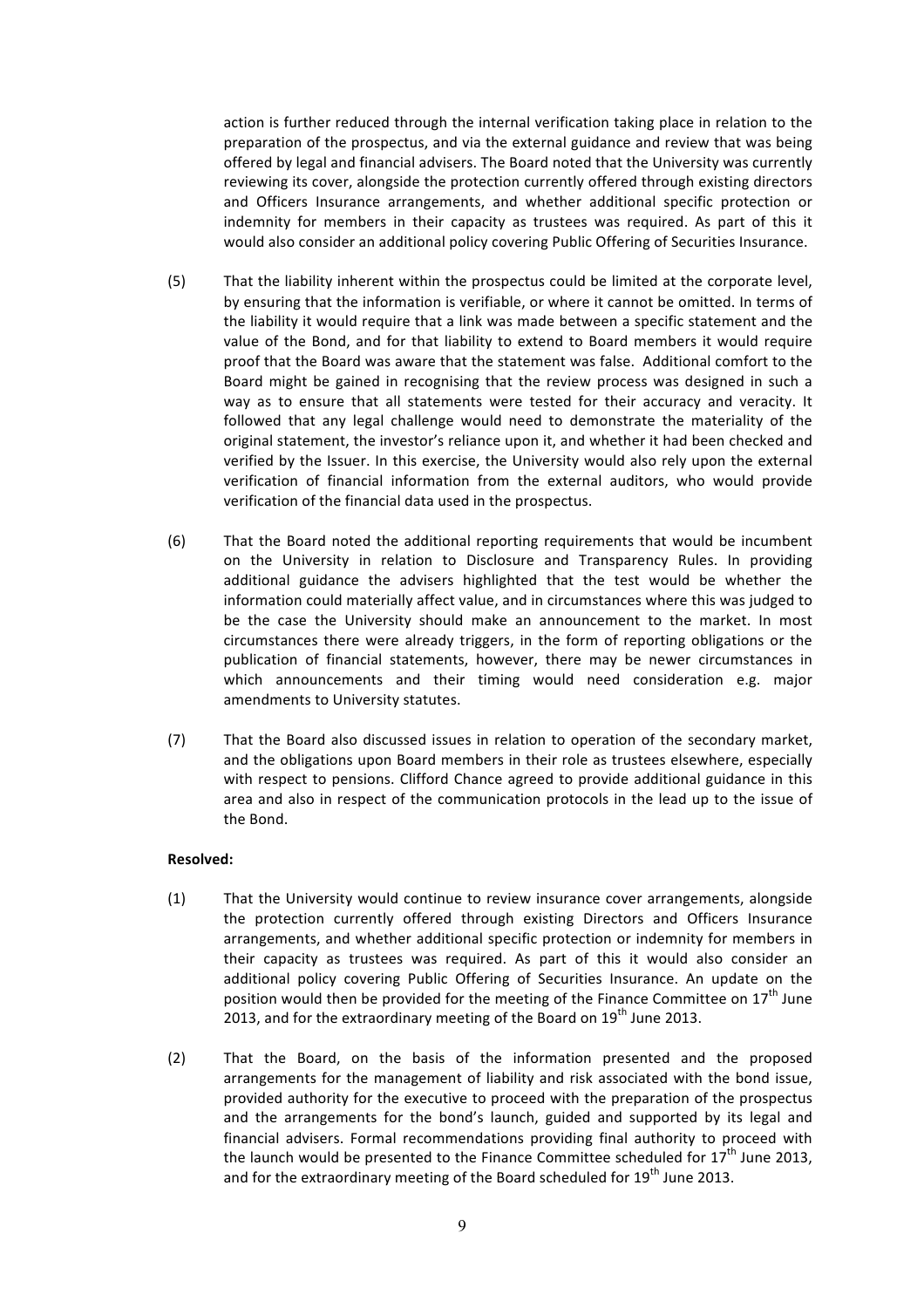#### **8.** President and Vice-Chancellor's report

#### (a) The Report of the President and Vice-Chancellor to the Board of Governors

Received: The Report of the President and Vice-Chancellor to the Board of Governors.

#### **Reported:**

- (1) That the President and Vice-Chancellor provided a report on the UK 2013 Budget and Spending Review. The 2013 Budget statement by the Chancellor of the Exchequer on 20 March identified the Government's reforms to schools and universities as being "probably the single most important long-term economic policy we're pursuing". The most significant announcement from the higher education sector's point of view is that the Spending Review will have to achieve a reduction in non-protected expenditure of £11.5 billion, rather than the £10 billion planned. Also potentially significant is the announcement of an additional £3 billion a year from 2015-16 for infrastructure projects. The Chancellor spoke of "investing in the economic arteries of this country" and the communications and stakeholder engagement plan referred to below will argue that some of this capital funding could be well spent in the university sector. In a separate announcement the Chancellor had confirmed that non-protected departmental budgets will be reduced by 1 per cent for each of the two years  $2013/14$  and 2014/15, on top of cuts from previous budgets and autumn statements. UniversitiesUK (UUK) was seeking urgent discussions with officials from the Department of Business, Innovation and Skills (BIS) about the implications of these cuts. The current understanding was that following the 2013 budget announcement the period from April to June 2013 will be used to work out the detailed plans for the Spending Review for 2015/16. It had been announced that this will be published on Wednesday 26 June 2013. Spending decisions for the period from 2016 onwards are almost certain to be delayed until after the General Election in May 2015. To exert any influence over the spending decisions this means that the immediate focus is on the period up to June 2013. For example UUK has established a Task and Finish Group, chaired by Professor Julia Goodfellow, and has a well-advanced programme of engagement with Ministers and officials in relevant government departments, including the Treasury, alongside a programme of evidence-gathering which will culminate in the publication of a submission in May 2013. The communications and stakeholder engagement plan involving targeted meetings, briefings and a programme of meetings with senior officials focuses on influencing a small group of key figures in Government in advance of decisions relating to 2015/16. However, UUK would also seek to ensure that the broader political and public debate reflects the importance of investing in universities, and to influence thinking in all three political parties about post-election spending priorities. Similarly the University was developing its own messaging strategy.
- (2) That in March 2012 the Prime Minister had commissioned Lord Heseltine to provide a comprehensive plan of action for how economic growth can be more effectively encouraged in the UK and his personal report " No Stone Unturned in the Pursuit of Growth: One Man's Vision" was published later the same year. The central message of this report is that the drivers of the economy business, central government and local leaders - need to be more organised and structured for success and he identified "enhanced roles" for both Local Enterprise Partnerships (LEPs) and Chambers of Commerce. The government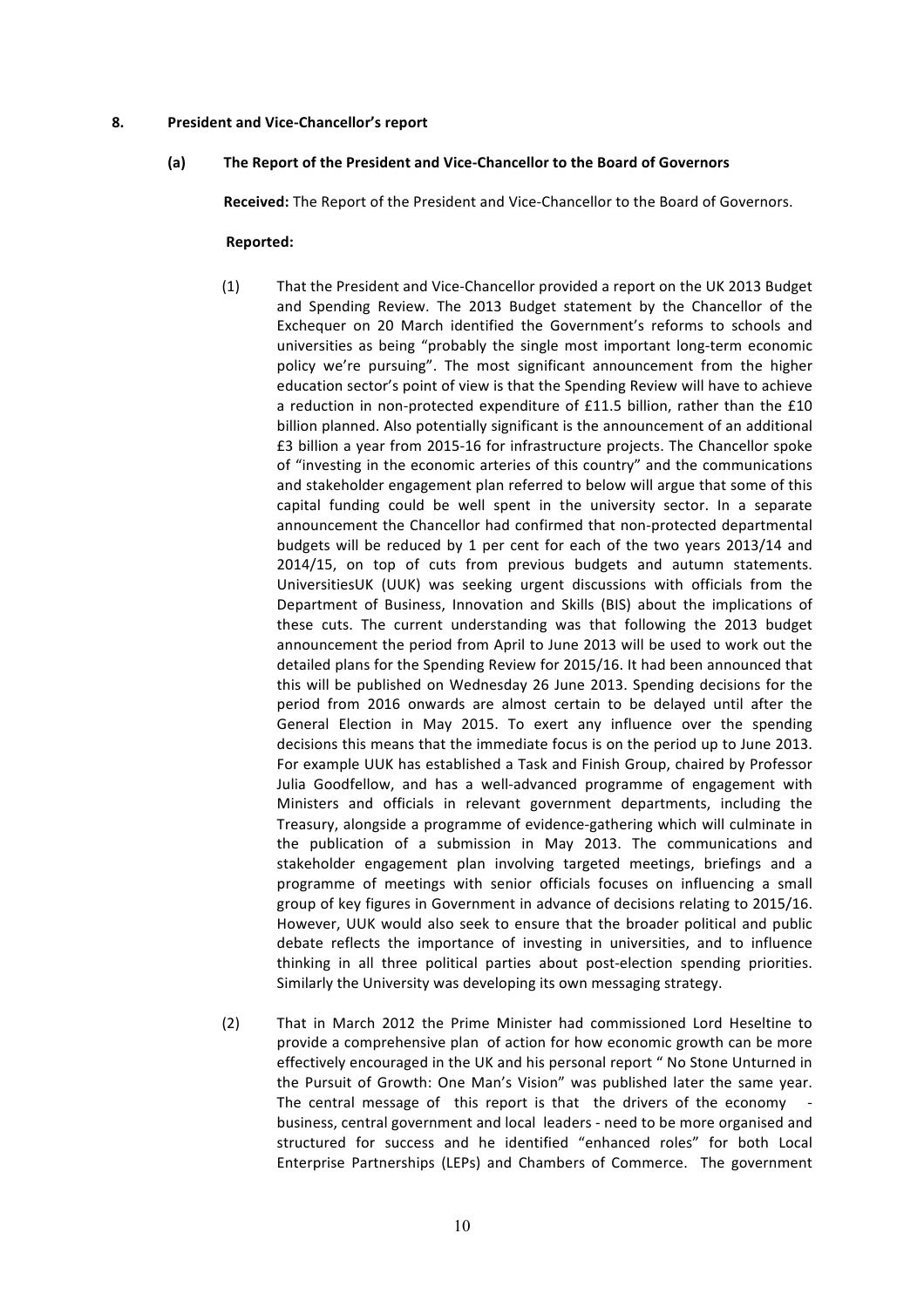had accepted the majority of Lord Heseltine's recommendations and announcements include:

- The creation of a Single Local Growth Fund, allocated through a process of negotiation and using competitive tension to strengthen incentives on LEPs and their partners to generate growth.
- LEPs to develop new strategic multi-year plans for local growth, which will be the basis on which the Government negotiates deals with each LEP for levers, resources and the flexibility over them.
- Recognising the importance of universities to growth, the Government has asked Sir Andrew Witty (CEO of GSK and Chancellor of Nottingham University) to lead a review into the role universities can play in supporting their local areas to grow and identify where we have world leading capabilities in our research base that can underpin the sectors and technologies of the industrial strategy. The review will take into account recent developments including the Government's response to Lord Heseltine's report and will build on Sir Tim Wilson's review of business and university collaboration which was published in February 2012. The review will report to the BIS Secretary and the Economic Affairs Cabinet committee which is chaired by the Chancellor of the Exchequer.
	- The Government's response confirms that the Single Local Growth Fund will contain elements of the key economic funding levers of skills, housing and transport. As part of the Spending Round, the Government will also review all the other funding streams that Lord Heseltine identified and will seek further alignment between skills and employment programmes. The Government will also ensure that the EU Structural and Investment Funds are aligned with the Single Local Growth Fund.
- (3) That the University remained focussed on the recruitment for the 2013 intake. especially given the further changes to the Student Number Controls (SNC) that the President and Vice-Chancellor had previously reported on at the November Board meeting. These changes mean the admissions process remained challenging especially as the HEFCE did not confirm the University's SNC until well into the admission cycle. The priority in the 2013 admissions cycle continued to be to maximise the quality and number of the student intake; while also being mindful of the importance of the student experience. In 2012 the University fell short on its overall recruitment target for home/EU UGs, albeit this shortfall was offset by higher retention and by exceeding the target for overseas undergraduate students. There was also a shortfall of full-time PGT (home and overseas) and overseas PGR, though home/EU PGR exceeded target. In contrast the total number of part-time students was above target, mostly those recruited onto postgraduate programmes. A planned reduction in fulltime student numbers was agreed in order to improve student experience and staff work-load. As a result, the 2012 reduction in student numbers was manageable at University level and meant that the institutional target for a reduction would be achieved earlier than expected. However, the University had been looking closely at how shortfalls occurred across programmes and the reasons for this as part of the review of programme portfolio which had been taking place.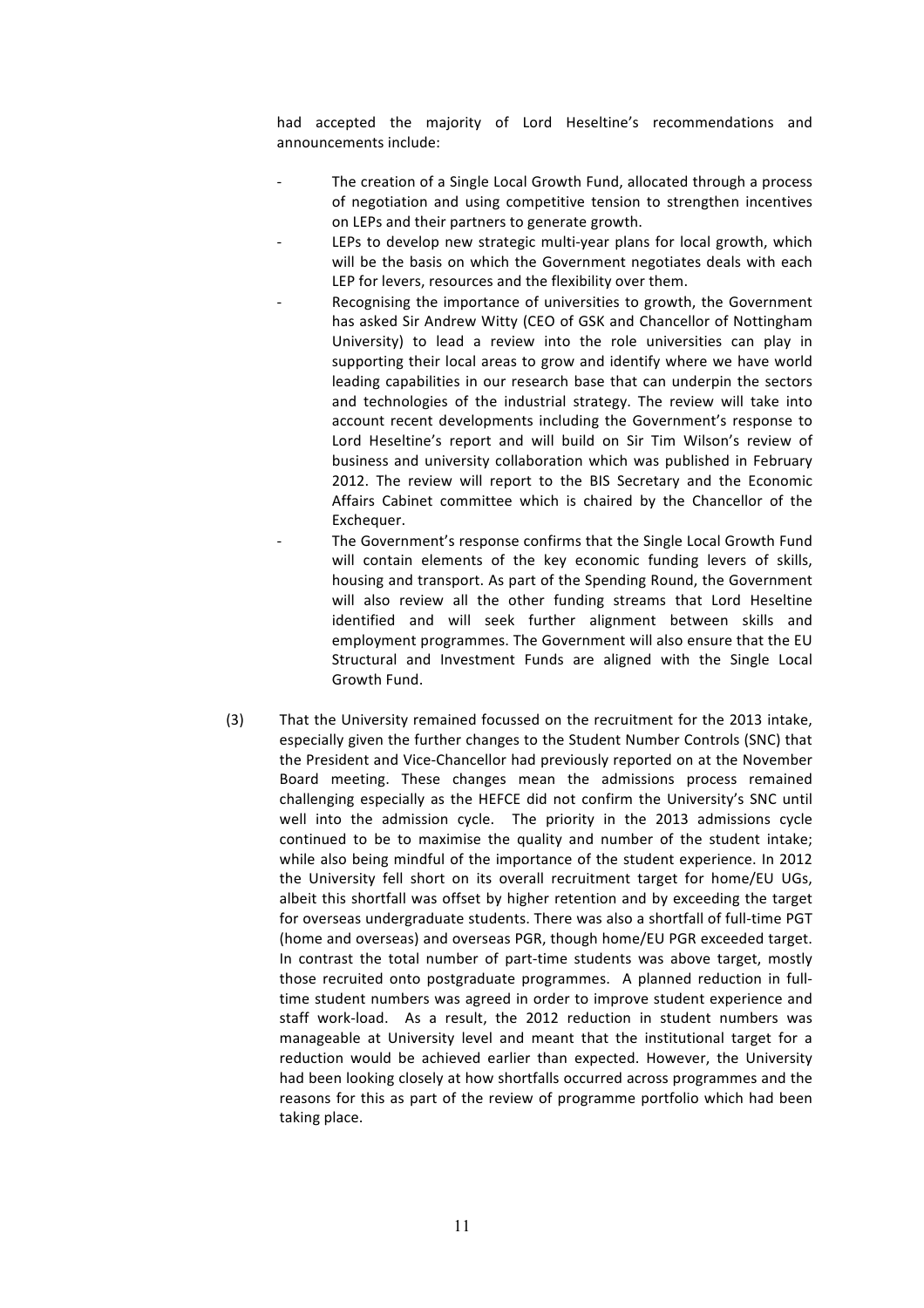- (4) That as reported most recently at the Board conference, under this review the University had been examining all taught programmes (undergraduate and postgraduate) to inform strategic planning on the University's student profile and range of programmes. To this end commissioned market demand analysis had been commissioned to examine applications, acceptances and enrolments across undergraduate and postgraduate taught subject areas. This analysis reported on our comparative market share from 2008 to 2012 against national, Russell Group and overseas recruitment trends. This was augmented with a range of internal data including recruitment, entry profile of students, tuition fee income and average costs. The review had taken place in two phases. Phase 1 was conducted by Faculties using a subset of the data to identify programmes for more detailed analysis. The more detailed analysis in phase 2 included schools and students, the outcomes of which would inform decisions for September 2014 recruitment. Around a half of undergraduate programmes and a third of taught postgraduate programmes had been identified for phase 2 review including those for investment consideration. It should be noted that the numbers of undergraduate programmes for review was inflated by the large number of joint degrees notably in Humanities. Within the context of the changing national picture and increased competition for students, the Intake Management Group, Chaired by the Vice President for Teaching, Learning and Students, was monitoring the situation closely and the President and Vice-Chancellor would keep the Board informed of any concerns. It was recognised that the 2013 recruitment process needed careful attention and would be demanding for staff. In preparation, Schools had been encouraged to review their published offer UCAS grades and to ensure best practice in handling of applicants to maximise the chances of those to whom an offer is made accepting it. In depth discussion of application data by the Senior Leadership Team was taking place regularly so the pattern of recruitment could be closely monitored, allowing interventions to be agreed at an early stage if necessary.
- (4) That realising the 2020 ambitions would demand significant investment and hence some areas of disinvestment, and a major change in performance to differentiate the University from many other excellent universities in the UK and overseas. As a sign of the on-going commitment to maintaining strategic momentum the University had launched a number of major initiatives to meet the ambitions for Manchester 2020 at the end of 2011, enabling strategic investments- particularly to support students and staff. These were possible as the University had made significant savings and generated further income. Recognising that the University's greatest asset was its staff and that future success depended upon the selection and retention of the right people while investing in their potential and development, the University launched the 'World Leading Minds' recruitment campaign for at least 100 new academic positions ( "Project Diamond") across the University at lecturer, senior lecturer and professorial levels. This resulted in a very large number of approaches being made to the University, many of very high quality. The President and Vice-Chancellor provided a breakdown of anticipated recruitment, across the four faculties. The initiative to support existing staff, "Investing in Success -Developing Staff Potential", was intended to identify and support individual members of staff from across the University, irrespective of grade or length of service, who could benefit from a modest amount of extra resource to help them engage in a particular project or activity which would accelerate their personal development and benefit the University. The scheme was open to all staff and was designed to support them in becoming better teachers,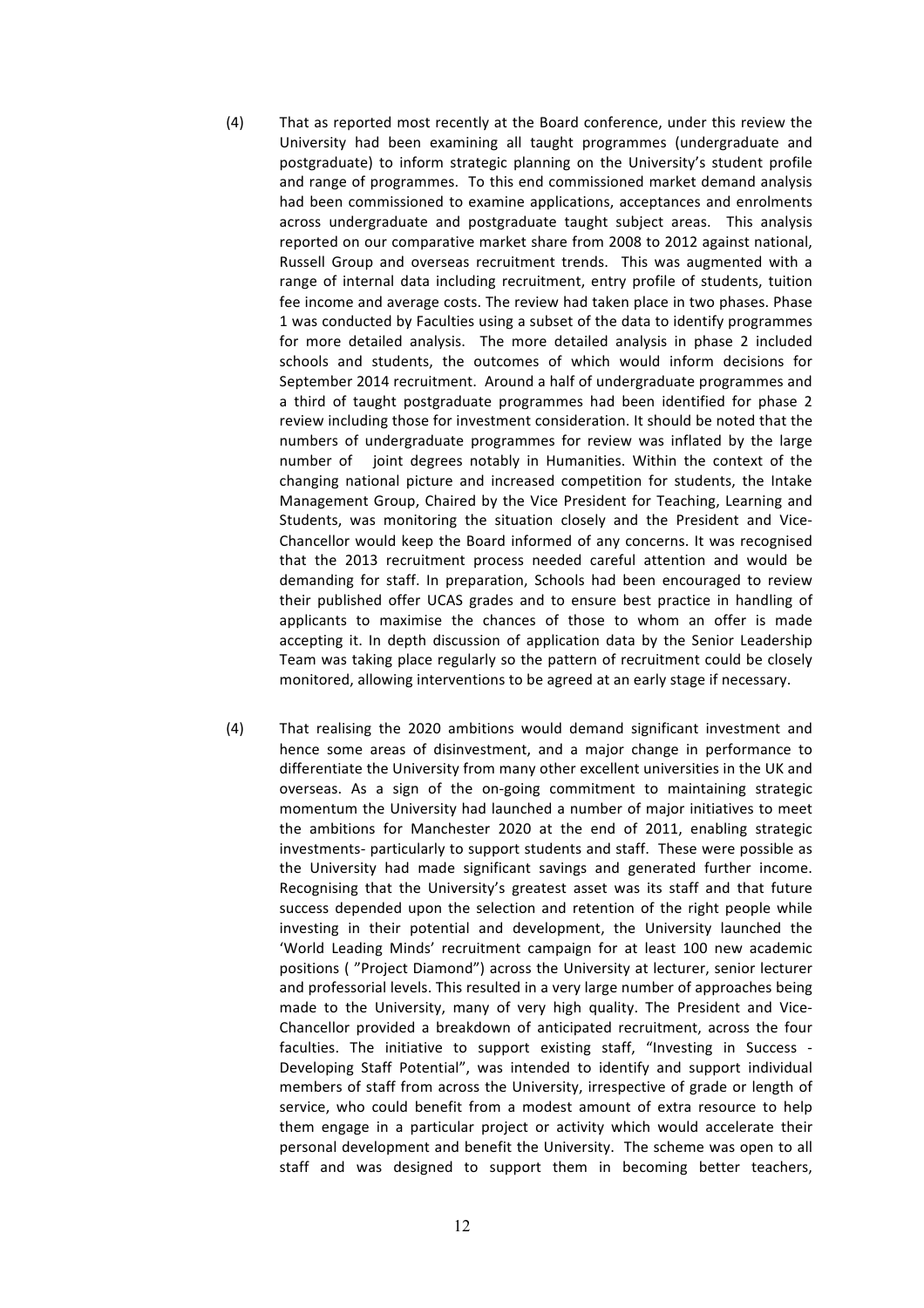researchers, managers and professionals and support staff, thus benefiting their personal development and the University. A total of 315 applications were received by the closing date and the funds available for the programme had been set at  $£1,000,000$ . The maximum support available was  $£15,000$  per person. The final number of applications was adjusted to 292 with duplicate applications and those removed because individuals had already left the University. The programme is coming to an end and projects have been completed to differing timescales. A few individuals have requested extensions beyond the end of May in order to complete their project. Consequently not all evaluation reports have yet been received but for those who have the statements from both the individual and line managers are positive. The University had also launched the President's Doctoral Scholarship Awards to support over 100 new PhD scholarships a year in any discipline. Possibly as a direct consequence of this the University had seen a considerable growth in applications for postgraduate research, currently up on the same period last year 20% for Home/EU and 12% for Overseas. A high profile advertising campaign served both to attract high quality applicants and more generally to promote our reputation as an excellent place to do research. Award holders have outstanding qualifications and the prestige of the award has persuaded some of them to drop other applications in favour of Manchester. Profiles of award holders can be found at http://www.presidentsaward.manchester.ac.uk/

- (5) That a review of social responsibility at the University was undertaken by Dr David North (Executive Director of the Sustainable Consumption Institute who until recently was the UK Corporate Affairs Director for Tesco, a role that embraced corporate and community responsibility). As a result of this, a major consultation was undertaken during January-April with staff, students and external stakeholders. This will enable the University to arrive at a more focused goal and a more ambitious and emblematic set of activities which show what we mean by social responsibility and where we are making a difference. Members of the Board were able to input into the consultation through a specific Strategic Briefing meeting that was held on 17 April. The responses to the consultation would be considered throughout May and June by the University's Social Responsibility Governance Group and the Senior Leadership Team. The consultation would allow the University to develop a sharper focus on a number of high priority areas, culminating in a major launch of the strategy in the autumn.
- (7) That the Staff Survey had been undertaken and an analysis of the results would be undertaken shortly and shared with the Board of Governors. The response rate had exceeded the target originally set and reached 71% across the institution.
- (8) That PRC had considered a review of the Manchester University Press, which reports into the Board of Governors through the Subsidiary Undertakings Subcommittee and Finance Committee. The review proposed a number of organisational and governance changes in respect of the Press with a view towards aligning it more closely with academic activity and to modernise elements of its activity as publishing moves increasingly towards the digital sphere. Gillian Easson, the University's Pro-Chancellor had previously agreed to chair the Board until a suitable successor could be identified, and it was now proposed that Professor Alistair Ulph should take up this role, after the final meeting of the Press Board in this session.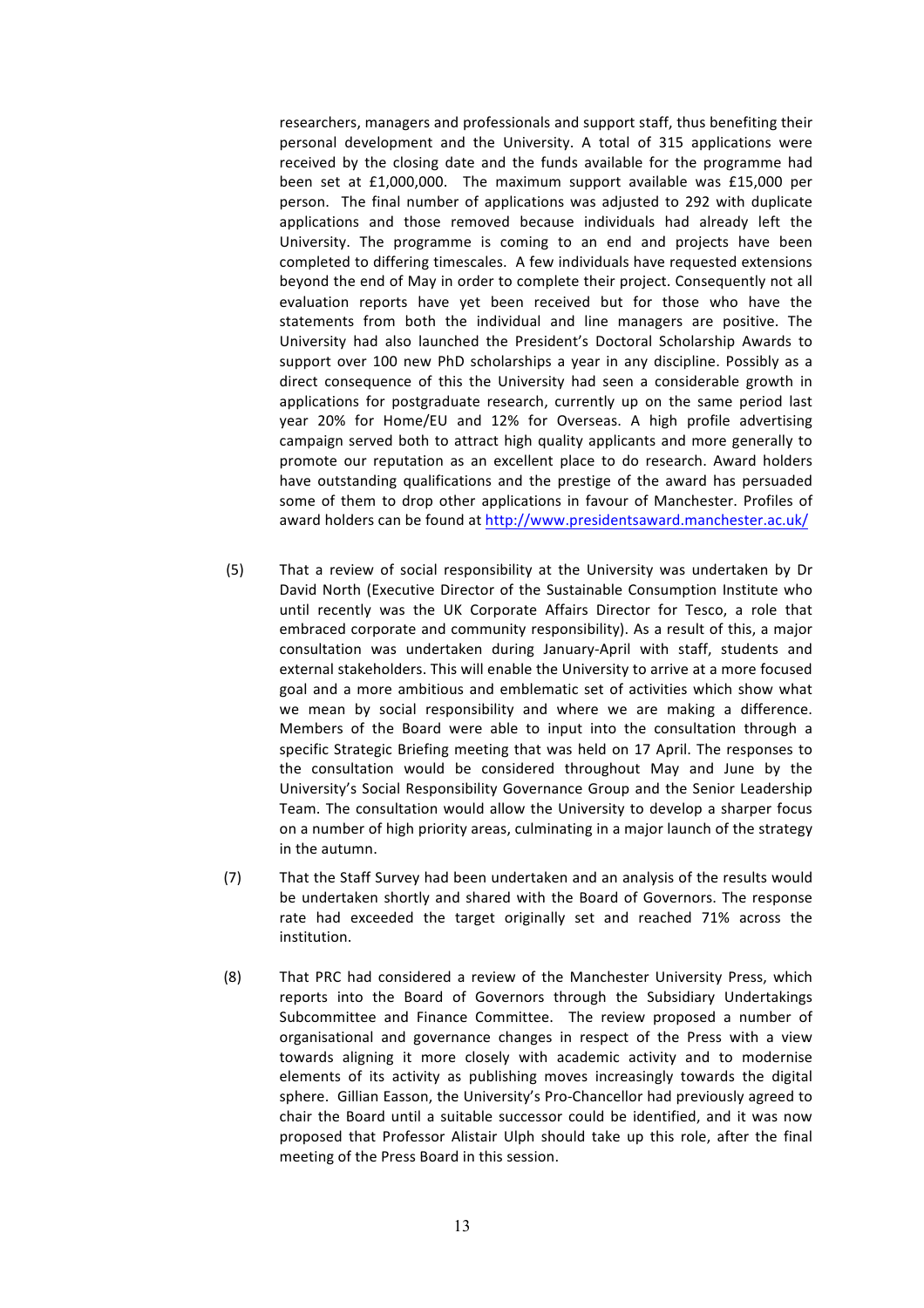(9) That upon its transfer to the University, the Paterson Institute had not been properly acknowledged by the Board as a research institute. Although it had been governed in common with all other such recognised institutes since transfer and had been operating accordingly, in preparation for some anticipated changes in respect of research governance, it was agreed by PRC that its status should be formally confirmed by the Board.

# **Resolved:**

- (1) That Professor Alistair Ulph be appointed as the Chair of the Press Board, *vice* Mrs Gillian Easson, with effect from 13<sup>th</sup> June 2013.
- (2) That the Paterson Institute should be recognised as a University Research Institute, as defined in Ordinance XIII.

# **(b) Report to the Board of Governors on exercise of delegations**

# **Reported:**

(1) Sir Horace Lamb Chair

Acting on behalf of Senate and the Board of Governors, and on the recommendation of the Head of the School of Mathematics and the Dean of the Faculty of Engineering and Physical Sciences, the President and Vice-Chancellor established a "named" chair, in honour of Sir Horace Lamb, and approved its inaugural award to:

Professor Oliver Jensen in the School of Mathematics, with effect from 1 March 2013.

(2) Emeritus Professor

Acting on behalf of Senate and the Board of Governors, and on the recommendation of the relevant Head of School and Dean of the Faculty, the President and Vice-Chancellor awarded the title of emeritus/emerita professor to:

Professor Alan Hamlin, School of Social Sciences, with effect from 1 November 2013.

Professor Jean Shaoul, Manchester Business School, with effect from 1 January 2013.

(3) Professorial appointments

# Ad Personam Chair in Ecology

Richard Bardgett, BSc (Newcastle), PhD (Lancaster), formerly Professor of Ecology at Lancaster University  $(2002 - 2013)$ , Senior Lecturer in Ecology at Lancaster University  $(1999 - 2002)$  and Lecturer in Environmental Biology at the University of Manchester (1995 – 1999). Professor of Ecology in the Faculty of Life Sciences from 1 February 2013.

# Ad Personam Chair in Immunology

Andrew MacDonald, BSc (Glasgow), PhD (Edinburgh), formerly Reader at the University of Edinburgh (2012), MRC Senior Fellow at the University of Edinburgh (2008 – 2012). Professor of Immunology in the Faculty of Life Sciences from 1 January 2013.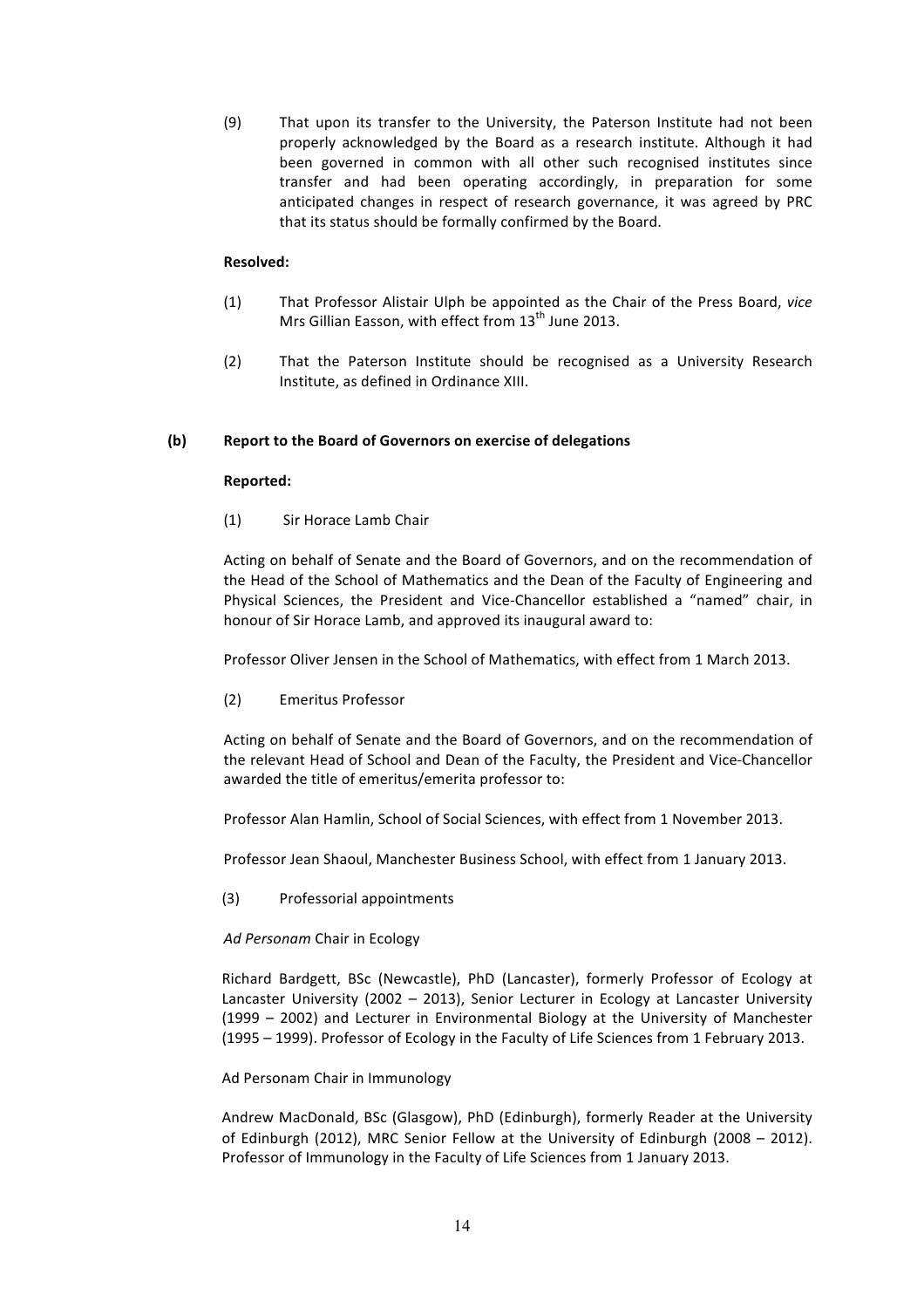Ad Personam Chair in the Faculty of Life Sciences

Keith Brennan, BSc (Cambridge), PhD (Cambridge), at present Senior Lecturer at the University of Manchester (2007 - present). Professor (title to be confirmed) in the Faculty of Life Sciences from 1 May 2013.

(4) Lecturer appointments

Dr Frances Shaw Lecturer in Anatomy (Teaching & Scholarship) 6 February 2013

(From The University of Manchester)

Dr John Fitzpatrick Lecturer in Animal Evolution 22 January 2013

(From University of Western Australia)

(5) UPC Appointments

On 6 February 2013, the UPC approved a retention promotion case for Dr Louise Connell, in the School of Psychological Sciences in the Faculty of Medical and Human Sciences, from Lecturer to Senior Lecturer.

On 18 February 2013, the UPC approved a retention case for Dr Konstantinos Stathopoulus, in MBS in the Faculty of Humanities, from Lecturer to Senior Lecturer.

On 14 March 2013, the UPC approved a retention case for Dr Liam Harte, School of Arts, Languages and Cultures in the Faculty of Humanities, from Lecturer to Senior Lecturer.

On 25 March, 2013, the UPC approved a retention case for Dr Keith Brennan, Faculty of Life Sciences, from Senior Research Fellow to Reader.

On 23 April 2013, the UPC approved a retention promotion case for Dr Jane Green, School of Social Sciences, Faculty of Humanities, from Senior Research Fellow to Reader.

(6) Seal Orders

Pursuant to General Regulation VII.4, the Common Seal of the University has been affixed to instruments recorded in entries no 1271 - 1293 (Seal Register 3).

# **(c) Compliance and Risk Update**

**Received:** A presentation from Dr David Barker on the Compliance and Risk matters including the presentation of Accident Statistics from Quarter 4 2012, and the minutes from the meeting of the Safety, Environment and Health Committee meeting held on 28 **March 2013** 

# **9. Board committee reports**

# (a) **Finance Committee, 23 April 2013**

**Received:** An executive summary and the minutes of the Finance Committee meeting held on 23 April 2013.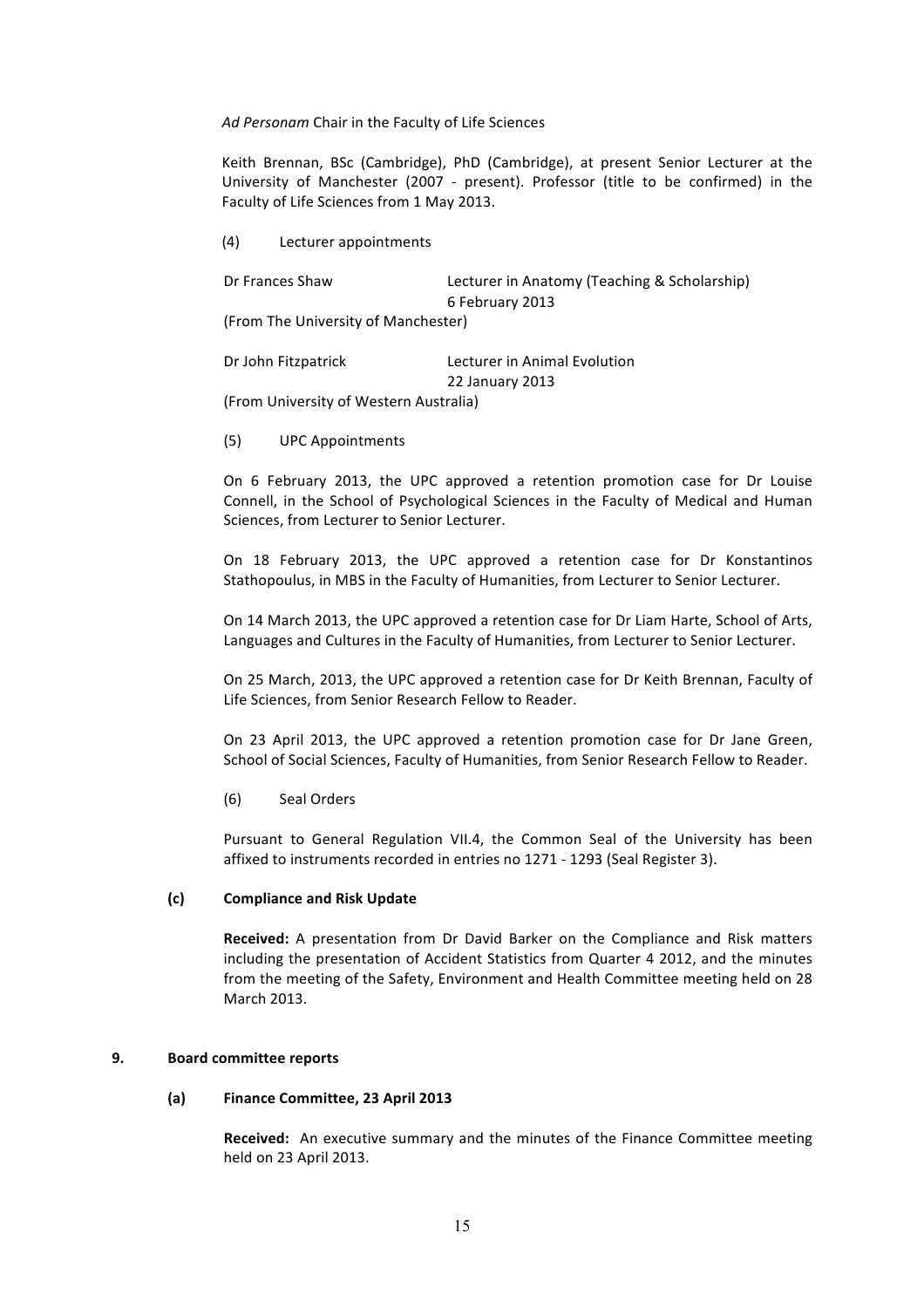#### **Reported:**

- (1) That in respect of the funding for the Capital Programme
	- (i) A detailed schedule had been agreed to support the issue of the bond by the agreed deadline of 31 July 2013. The formal meeting with Moody's to establish the University's credit rating was due to take place on 14 May 2013. Book runners and legal advisors had also been appointed.
	- (ii) That a proposal regarding the governance structure to ensure oversight of the Campus Masterplan was considered and approved as follows:
		- Matters in relation to the Campus Masterplan will form a Standing Item on the agenda at every meeting of Finance Committee, with sufficient time allowed if there are multiple or complex matters to consider. If required, additional meetings of Finance Committee will be arranged to facilitate substantive reviews of the Masterplan.
		- Specifically, the Finance Committee will consider:
			- i. The monitoring of the external environment and future funding profiles, cashflow predictions and consideration of any scenario planning required;
			- ii. The provision of "gateway" approval at each major contract stage of the Masterplan and six monthly review of the plan progress and approval to proceed (subject of the de minimus level (currently £10m) as set out in the University's Capital Approval Policy;
			- iii. Receive reports and assurances from the Director of Estates informed by any third party consultants reports presented to the University on the status of the Masterplan and active projects;
			- iv. Framing planning assumptions and developing contingency plans associated with the implementation of the Masterplan;
			- v. Oversight of the University's compliance with any reporting obligations in relation to any public bond or borrowing used to finance the Masterplan:
			- vi. Reporting on all of these matters to the Board of Governors.

The Finance Committee will receive the updated Masterplan at its next meeting.

- (2) That the Finance Committee noted that PRC Finance Sub Committee had approved the restructure of its endowments, and this had subsequently been approved by the Charities Commission. The details are as follows:
	- Endowments set up post 2004 will remain in their current state;
	- Simon and Hallsworth Funds will remain in their current states:
	- The MBS NatWest Chair will remain in its current state:
	- John Rylands Research Institute endowment will remain in its current state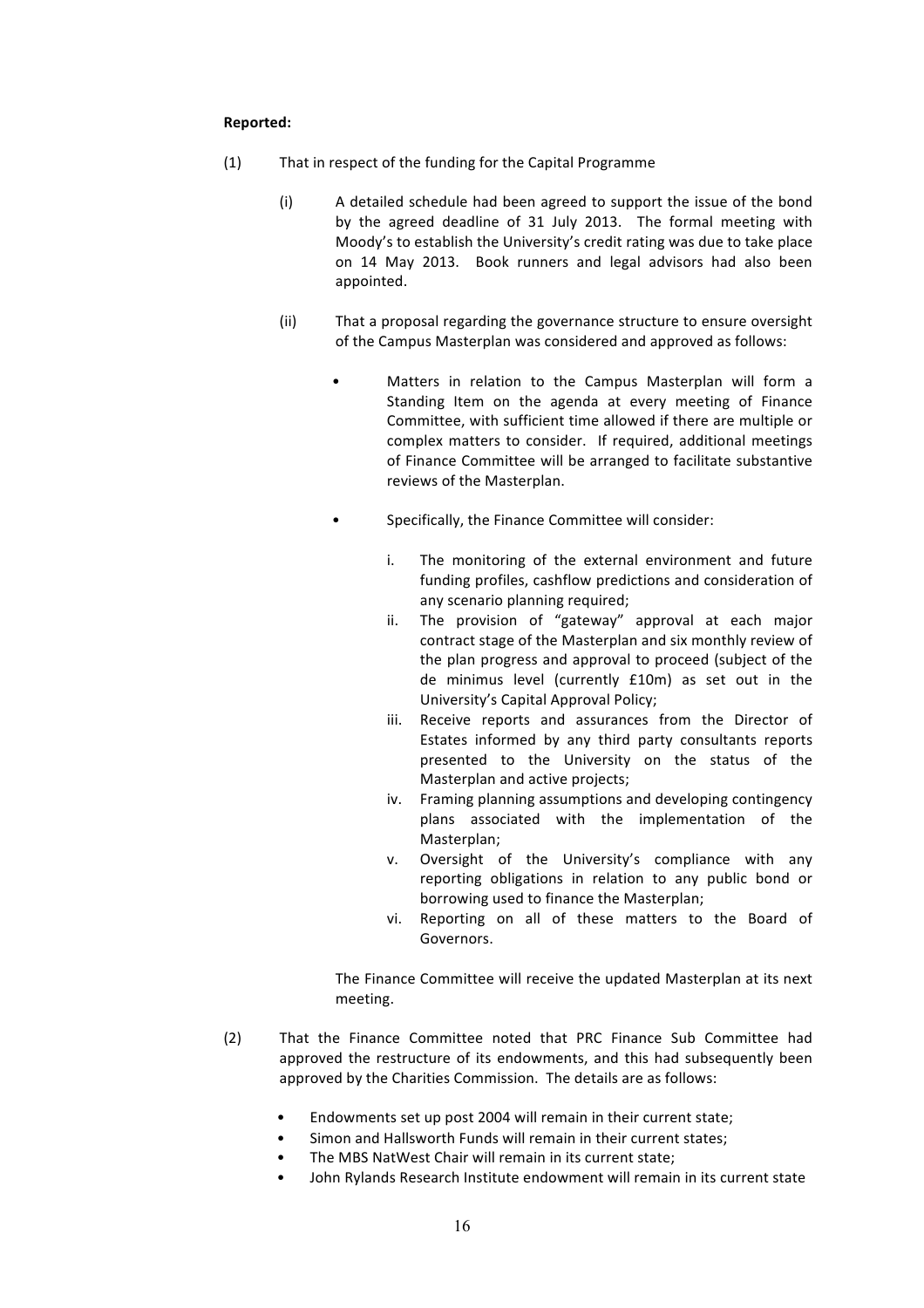- Library endowments will be merged into one special collections and learning resources fund and one general/capital fund;
- Whitworth Art Gallery and Manchester Museum endowments will be merged into one exhibition/works of art purchase fund and one general/capital fund per institution;
- Five Halls of Residences endowments will be merged into one fund per Hall (Ashburne, Dalton, Hulme, Woolton and Oak House) pending further investigation into the legal status of these funds
- Remaining University endowments will be merged into the following categories: general/capital (to include currently unrestricted permanent endowments, those used for equipment and other purpose and potentially those where restrictions remain unclear after research, eg. Tabley endowment and the Superannuation Fund); research (to include those funds restricted for research and fellowships); teaching (to include those restricted for study, education, lectures and lectureships); research and teaching (to include those restricted for Chairs, professorships, research and teaching; student support (to include those restricted for bursaries, prizes, scholarships, studentships and other eg. travel costs)

It was also noted that a comprehensive communications strategy had been approved, including a briefing for members of the Board of Governors from the Charities Commission.

- (3) That the Finance Committee received and considered the annual benchmarking analysis. This was based on the published financial results of the Russell Group of Universities.
- (4) That the Finance Committee noted the management accounts for February 2013 at the meeting. However, the March management accounts are attached, having been received and reviewed by Planning and Resources Committee on 7 May 2013.

**Resolved:** That the Board of Governors approved the governance structure to ensure that the Finance Committee, on behalf of the Board of Governors maintained appropriate oversight of the Campus Masterplan.

# **(b) Audit Committee, 2 May 2013**

**Received:** An executive summary and the minutes of the Audit Committee meeting held on 2 May 2013.

# **Reported:**

- (1) That in order to ensure that appropriate measures were in place to support the University's financial procedures, the Head of Compliance and Risk had brought forward an Anti-Corruption and Bribery policy for adoption by the University.
- (2) That within the University risk registers, the classification indicated that the risks were presented after mitigation by management actions. However, in relation to the People Strategy there was a time-lag between the mitigation agreed before the long-term effect of the application of those controls and strategies had taken effect. The Committee sought confirmation that such risks would not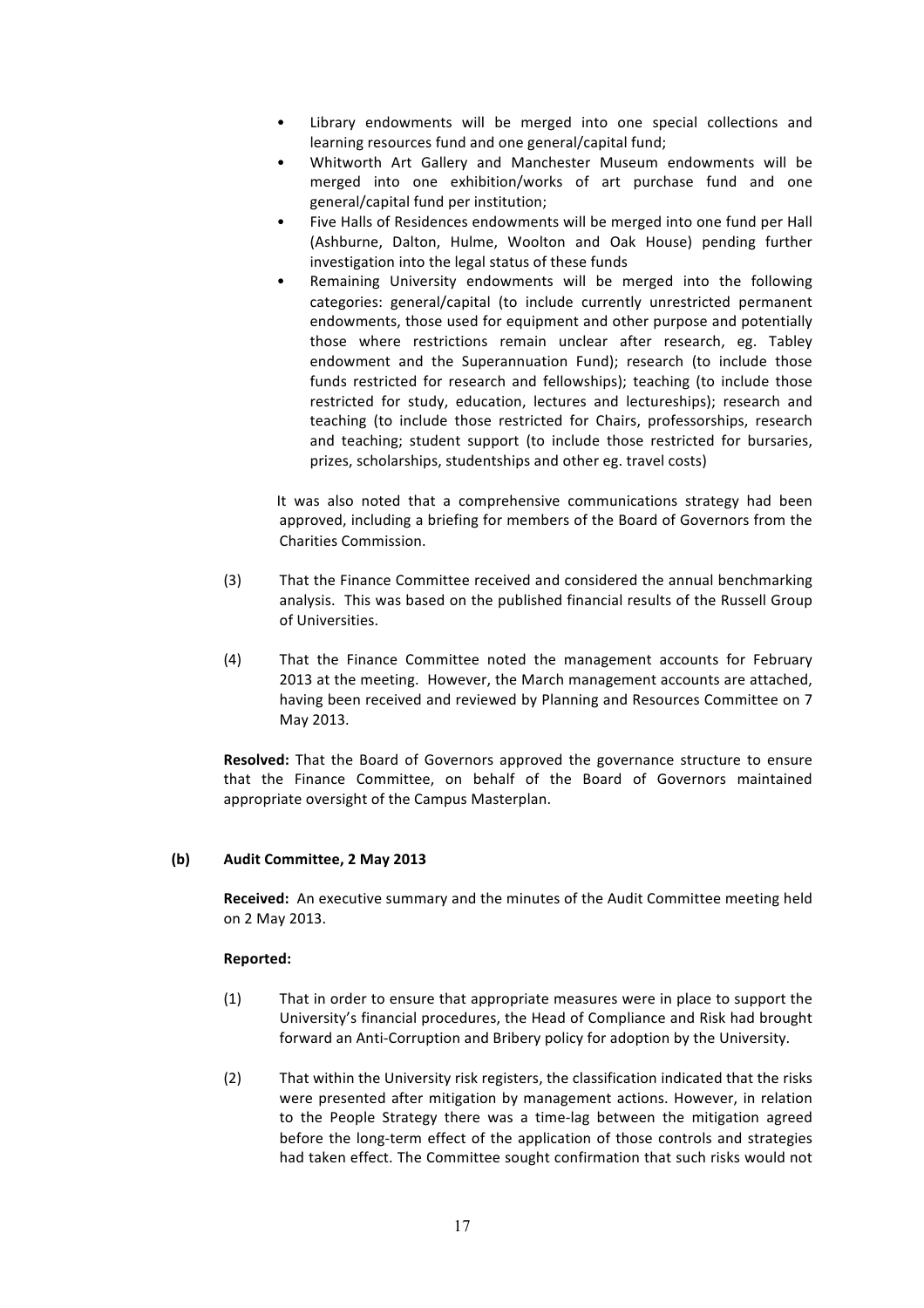remain classified as red, post mitigation, and the Head of Compliance and Risk agreed to review the presentation recognising that:

- sector-wide risks with high impact and likelihood levels would be classified as red
- that for internal risks rated in the same way, the Committee would expect to see management action reducing the status of the risk (reducing impact and/or likelihood)

The Committee received an update on the People Strategy from the Director of Human Resources and noted the progress that was being made.

(3) The Committee received audit reports from UNIAC on the following areas:

UUK Accommodation Code of Practice (University and private halls) Clinical Trials Student recruitment controls Manchester Business School Careers and Employability

The Committee noted the findings of the MBS Review in particular, and the attention that was receiving at a senior level within the University.

- (4) That the Committee considered a report from Deloitte LLP, the external auditors, on the planning undertaken for the audit of the financial statements for the year end 31 July 2013, noting that Deloitte would further extend their controls based approach in this year, extending the use of a controls-based approach within research grants to their existing approach in other areas of the audit.
- (5) That a questionnaire based review of audit committee effectiveness will be conducted, reporting to the Committee in September 2013.

**Resolved:** That the Board of Governors approved the Anti-Corruption and Bribery policy for adoption by the University (attached as Appendix 3 to these minutes).

# **(c) Remuneration Committee, 29 November 2012, 15 May 2013**

**Received:** The Chair of the Board of Governors provided an oral report on the matters considered at recent meetings of the Remuneration Committee. The President and Vice-Chancellor and the Registrar, Secretary and Chief Operating Officer were not present for this item.

**Reported:** That under the delegated authority of the Board of Governors, the Remuneration Committee had met to review the salaries of members of the University's senior leadership team, which comprised the President and Vice-Chancellor, the Vice-Presidents and Deans, the Vice Presidents and the Registrar, Secretary and Chief Operating Officer. The Committee had also undertaken a comprehensive review of senior salaries within the organisation, noting that competitiveness and retention were important issues and recognising that the contribution made by the team as a whole was excellent. A revised methodology for the review process for senior salaries had been agreed and was being implemented within the University. A short report on the remuneration levels agreed for senior staff within the leadership team was duly provided to the Board. In respect of the salary of the President and Vice Chancellor, it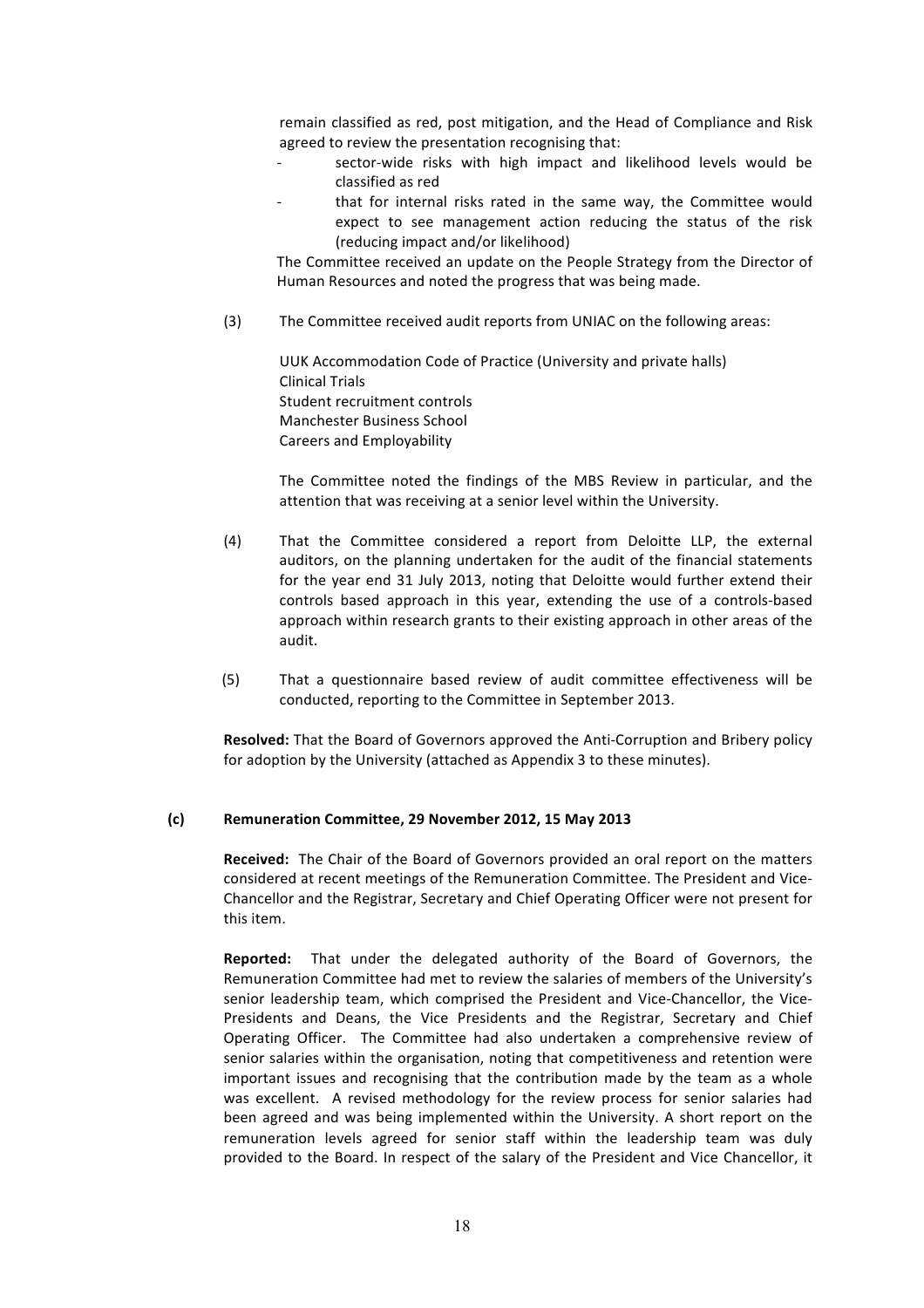was also reported that the level of remuneration would be formally disclosed in the financial statements in November 2013.

# **10.** Report from Senate

**Received:** A report on the business initiated at the meeting of Senate held on 1 May 2013.

# **Reported:**

- (1) That Senate received reports on student recruitment numbers to date for 2013, programme portfolio review, a review of 'Project Diamond' and related investment initiatives, and an oral progress report on the creation of the new School of Environment, Education and Development.
- (2) That members discussed a draft framework for Faculty Peer Review of Teaching and a draft Policy on the Recording of Lectures and Other Learning Activities. Senate also noted the decision of the Teaching and Learning Group to continue in Russell Group discussions on the use of a Grade Point Average (GPA) instead of degree classification but to not develop a University of Manchester GPA translation tool at this stage.
- (3) That the Vice-President (Research and Innovation) reported on the implementation of open access publishing and preparations for the REF2014, and updated Senate on the N8 Equipment Sharing Portal. Members discussed a draft Policy on the Use of Animals in Research and Teaching and agreed amendments to the degree regulations for the MSc by Research.
- (4) That further to the ongoing discussion of the review of Senate effectiveness, Senate agreed a schedule of delegations in relation to a number of its accountabilities (i.e. responsibilities relating to recruitment, admissions and assessment; appointment of internal and external examiners; approval of new programmes; and approval and oversight of collaborative provision).
- (6) That Senate endorsed the proposal to change the name of the School of Pharmacy and Pharmaceutical Sciences to the Manchester Pharmacy School. Members noted that the proposal had been the subject of consultation with staff and students.

**Resolved:** That the Board of Governors approved the change of name of the School of Pharmacy and Pharmaceutical Sciences and the necessary amendment to Regulation X ("The Schools").

# **11. Planning and Resources Committee**

**Received:** A summary of matters discussed at the meeting of the Committee held on.

# **Reported:**

- (1) Financial Issues
	- (i) That during the period of this report, the Committee considered the draft management accounts for the periods ended 30 November 2012, 31 December 2012, 31 January 2013, 28 February 2013 and 31 March 2013.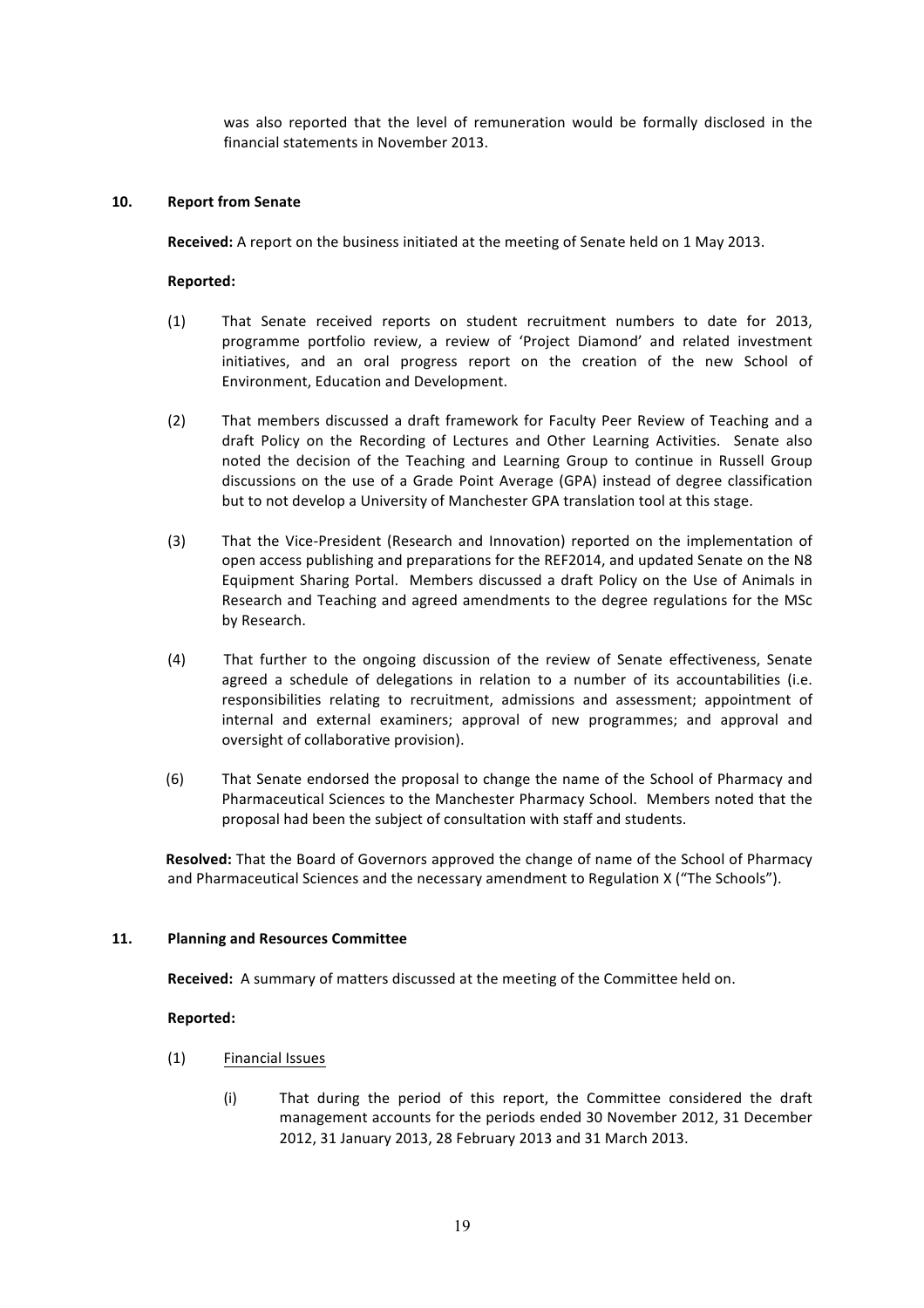- (ii) That during the period of this report, the Committee received the Minutes of the Finance Sub-Committee meetings held on 15 January 2013, 5 February, 5 March 2013 and 26 March 2013. In considering the Finance Sub-Committee Minutes, the Committee noted that on 15 January 2013, the Finance Sub-Committee had considered and approved tuition fees for 2014-15 for the following: Home taught postgraduate students, minimum International tuition fees, study abroad fee, and the increase for all non-standard tuition fees. The Committee's attention was drawn to Finance Sub-Committee's consideration, at its meeting on 5 March 2013, of the implications of withdrawing the VAT exemption for business supplies of research between eligible bodies. The Committee also noted that on 26 March 2013, Finance Sub-Committee had agreed internal distributions and reporting responsibilities relating to HEFCE recurrent grant allocations for 2013-14.
- (iii) That at its meeting on 5 February, 2013, the Committee received the University's 2011-12 TRAC return, which had been submitted to HEFCE on 31 January 2013. The Committee noted its concern about the deterioration in research cost recovery and the need for improvement in both publicly-funded and non-publicly funded research recovery rates.
- (iv) That at its meeting on 5 February 2013, the Committee endorsed the process to consider options for financing the Estates Masterplan. At its meeting on 5 March 2013, the Committee was informed of the discussions at Finance Committee on 11 February and the Board of Governors on 13 February 2013. The Committee considered the options and, following discussion, agreed to recommend that a public bond be put forward as the preferred option to the Board of Governors for approval, mindful that further analysis and review was taking place. The Committee also noted that a bond would bring additional reporting obligations on the University. At its meeting on 9 April 2013, the Committee was informed of discussions at the Planning and Accountability Conference on 19-20 March 2013 and the outcome of the formal meeting of the Board of Governors on 20 March 2013.
- (v) That at its meeting on 5 February, the Committee received a copy of the higher education funding letter from the Secretary of State for Business, Innovation and Skills and the Minister for Universities and Science to the Chair of HEFCE's Board, published on 11 January 2013. At its meeting on 9 April 2013, the Committee considered the University's HEFCE recurrent grant for the academic year 2013-14. It noted that the University's provisional HEFCE recurrent grant for 2013-14 would be £144m, a decrease in cash terms of £17m or -11% when compared with the 2012-13 adjusted allocation. This was a smaller reduction than the 19% for the sector as a whole.
- (vi) That at its meeting on 5 March, the Committee received an update on the Endowments Project.
- (2) Planning and Accountability Issues
	- (i) That at its meeting on 5 February 2013, the Committee considered the draft Stock Take Report. It also received a summary document of key issues arising during the Annual Performance Reviews (APRs) 2012, together with reports for the following: the Faculties of Engineering and Physical Sciences, Humanities, Life Sciences, Medical and Human Sciences; the Professional Support Services; The University of Manchester Library; the Manchester Museum and Whitworth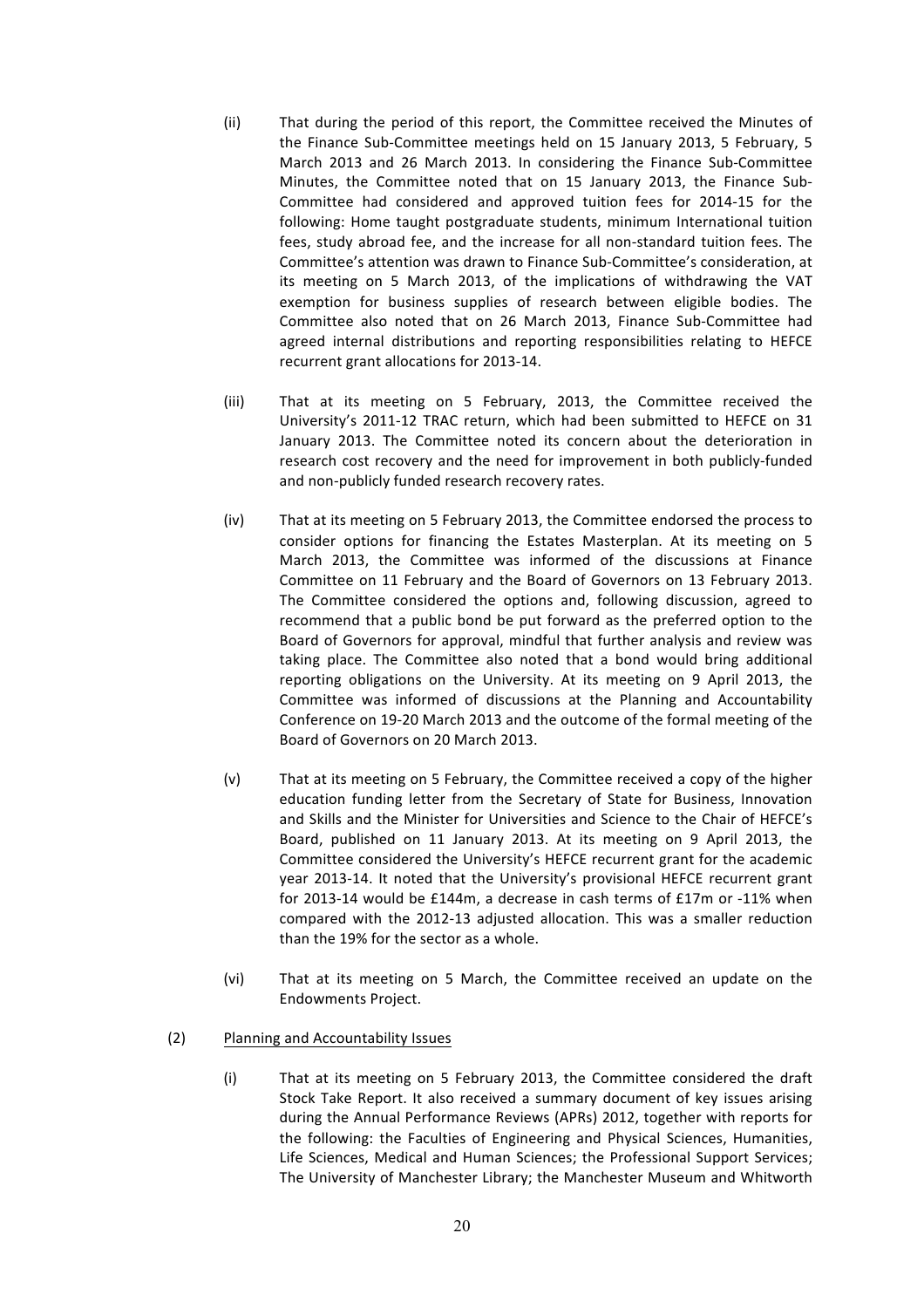Art Gallery; environmental sustainability (as reported at Capital Planning Sub-Committee); human resources (as reported at HR Sub-Committee). These documents were subsequently included in the papers for the Board of Governors' Conference on 19-20 March 2013. The dates and timing of the 2013 APRs were also confirmed. The Committee also considered guidance and templates for the Operational Priorities process for 2013-14. At its meeting on 5 March 2013, the Committee received interim reports on actions identified at the 2012 APRs for the Faculties, PSS and The University of Manchester Library, and updates on progress against the Operational Priorities 2012-13 identified by the four Faculties and the PSS.

- (ii) That at its meeting on 5 February 2013, the Committee was updated on the number of applications for recruitment in 2013-14. It noted that students were making later applications and an increasing number were receiving five offers, and that the uncertainty in the sector emphasized the importance of continued enhanced conversion activities.
- (iii) That at its meeting on 5 February 2013, the Committee considered the provisional Student Number Control (SNC) allocations for 2013-14. HEFCE had introduced flexibility margins and the University's provisional SNC figure was 1,724 with the top of the flexibility range 1,865 and bottom of the range 1,638. The Committee noted that the small number of SNCs would intensify the competitive ABB+ process and that it would also bring additional challenges to the confirmation and clearing process to ensure that accurate data were available on the number of SNCs used as it would not be acceptable if, at the end of the process, there were some unused SNCs which could have been released to other areas of the University, specifically Humanities. At the meeting on 5 March 2013, the Committee was informed that these provisional SNC numbers had been confirmed and that the appeal against proposed grant adjustments relating to "over-recruitment" of Medical and Dental students submitted to HEFCE had been successful. At its meeting on 7 May 2013, the Committee considered the Government's Student Number Controls Policy for 2014-15 and noted the continuation of the ABB threshold.
- (iv) That at its meeting on 5 March 2013, the Committee considered data updates on the 2012-13 undergraduate intake profile and noted that the Directorate for the Student Experience was looking at recruitment of Home students across the Faculties with a view to identifying a proactive strategy to increase quality. The Committee also considered research grant and contract income performance by Faculty and School for the six month period ended 31 January 2013 compared to the six month period ended 31 January 2012, noting that total research income for the six months ended 31 January 2013 at  $E93.8$ m was  $E6.5$ m below budget but £1.1m higher than the six months ended 31 January 2012. The Committee also considered research applications and awards data for each Faculty for the six month period August 2012 to January 2013 compared to the six month period August 2011 to January 2012 and noted that the revenue value of applications had increased by 45% and the revenue value of awards had increased by 53%.
- (v) That at the meeting on 9 April 2013, the President highlighted the issues raised and discussed at the Planning and Accountability Conference on 19-20 March 2013.
- (vi) That at its meeting on 7 May 2013, the Committee considered a report on the Annual HESA Performance Indicators on Recruitment and Retention of Students. It noted that the University remained above its standard benchmark for the low participation neighbourhood indicator but remained 2.0% below the benchmark for the proportion of students from lower socio-economic groups.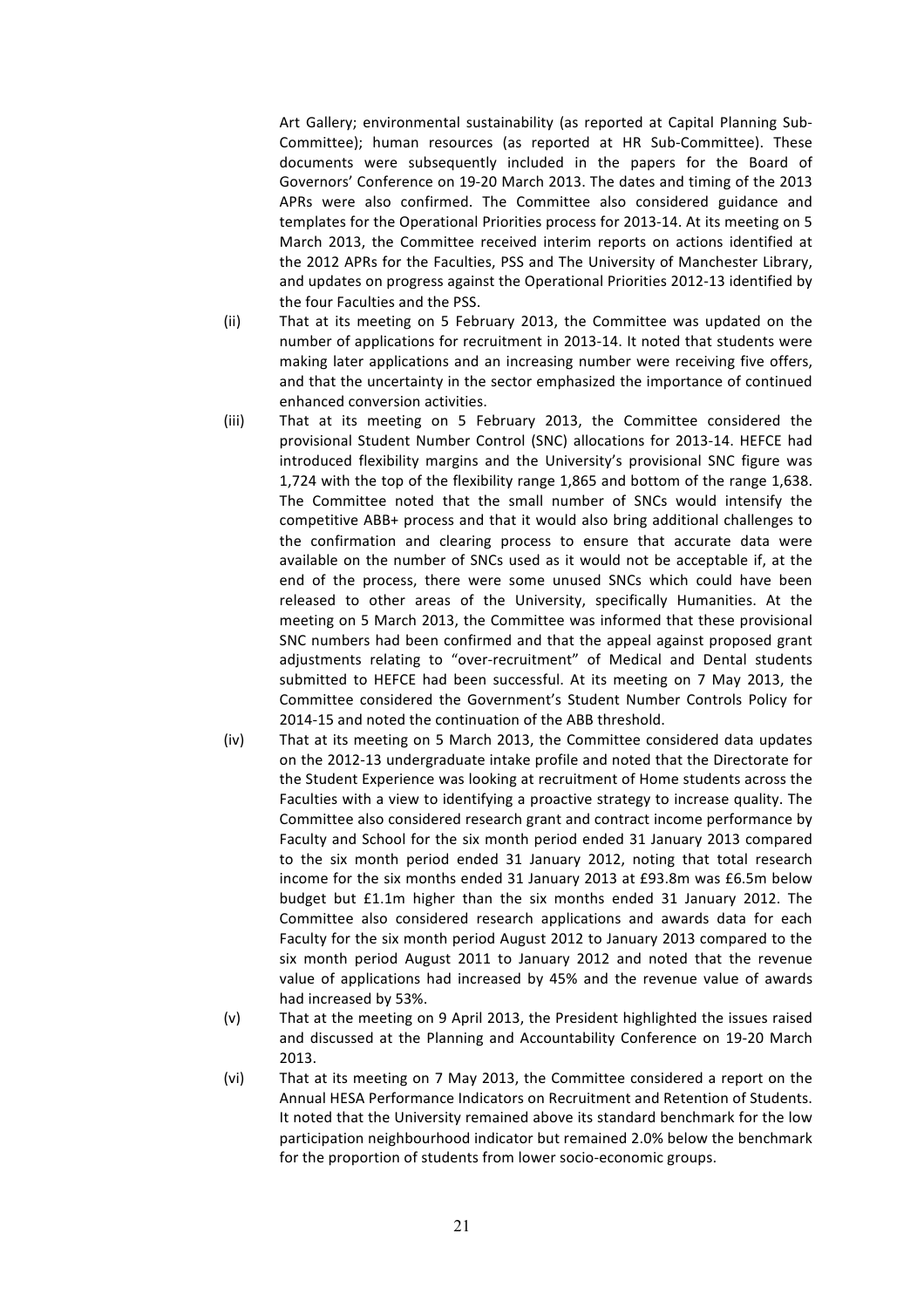# (3) Access Agreement

That at its meeting on 9 April 2013, the Committee considered and approved the University's Access Agreement and National Scholarship Programme for 2014-15 and the interim Widening Participation Strategic Statement (WPSS) for 2013-14, to be submitted to OFFA (Access Agreement) and HEFCE (WPSS).

# (4) HR Issues

That during the period of the report, the Committee received the notes of the HR Sub-Committee meetings held on 11 December 2012, 12 February 2013 and 7 May 2013. At its meeting on 5 March 2013, the Committee approved an additional measure to the Goal 3 KPI for equality and diversity of "an annual increase in the proportion of BME staff who are senior lecturers, readers and Professors across all Faculties until they are representative of the pool of BME staff at lecturer level". The Committee received updates on 2013-14 pay negotiations at the meetings on 5 March 2013 and 9 April 2013.

# (5) Estates Issues

That during the period of the report, the Committee received the Minutes of the Capital Planning Sub-Committee meetings held on 4 December 2012, 19 February 2013 and 12 March 2013. The Committee's attention was drawn to the Residences Strategy feasibility study and MBS redevelopment (considered on 19 February 2013) and actions relating to Project Costs and the Master Plan Report (considered on 12 March 2013).

# (6) Information Systems Issues

That during the period of this report, the Committee received the Minutes of the Information Systems Sub-Committee meetings held on 29 January 2013 and 23 April 2013. At its meeting on 9 April 2013, the Committee received a progress report on the Manchester Working Environment (MWE).

# (7) Risk Issues

That at its meeting on 5 February 2013, the Committee received the unconfirmed Minutes of the Risk and Emergency Management Group meeting held on 17 January 2013, including the University Risk Map and University Risk Register as at January 2013. At its meeting on 9 April 2013, the Committee considered and approved the Anti-Corruption and Bribery Policy and recommended it to Audit Committee and the Board of Governors for formal approval. It also received the terms of reference of the Research Compliance Committee and the Minutes of the meeting held on 12 March 2013.

# (8) Sustainability Issues

That at its meeting on 9 April 2013, the Committee considered and approved the Environmental Sustainability Plan.

# (9) International Student Drivers

That at its meeting on 5 February 2013, the Committee considered and approved funding in  $2013-14$  for:

(i) educational advisers' commission  $-$  a sum of £3,714,826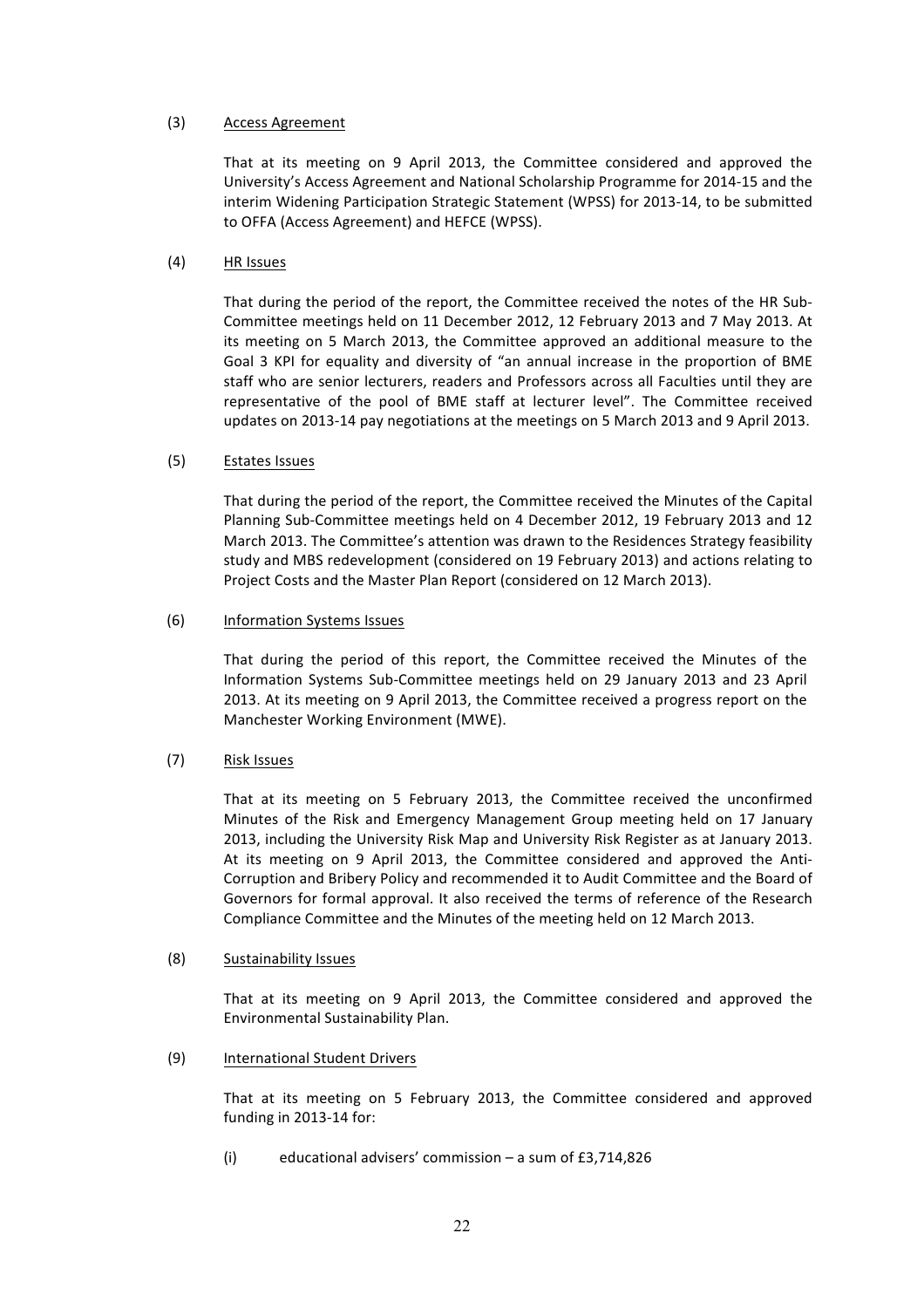- (ii) international scholarships a budget of £435,895 for the Equity and Merit, HESPAL and Fulbright programmes in 2013-14, which included expansion of the Equity and Merit programme and associated budget. PRC also approved in principle the indicative budget for all three programmes of  $£458,020$  (2014-15), £466,075 (2015-16) and £492,669 (2016-17)
- (iii) provision of support services for international students other than pre-sessional courses and bespoke courses  $-$  a sum of £369,260.

# (10) University of Manchester Students' Union (UMSU)

That at its meeting on 5 February, 2013, the Committee considered the Students' Union Strategic Plan. The Committee noted the importance of partnership in order to avoid duplication of activity and to ensure clarification of the roles of the Students' Union and the University, e.g. in student volunteering. At its meeting on 7 May 2013, the Committee considered the UMSU block grant review submission, noting that funding for UMSU was part of General University Overheads (GUO) and would be finalised as part of the wider budgeting process.

#### (11) Jodrell Bank Discovery Centre

That at its meeting on 5 February 2013, the Committee received an initial annual report for the Jodrell Bank Discovery Centre. The Centre had two strategic roles which made it an important asset:

- i) to ensure, both strategically and practically, that Jodrell Bank contributes strongly to The University of Manchester brand, and
- ii) to contribute significantly to widening participation and the intervention of the University in bringing science into the aspiration of young people and enhancing contacts with schools

The Committee agreed that subsequent reports should be made to PRC on an annual basis as part of the annual performance review process.

# (12) Manchester University Press

That at its meeting on 7 May 2013, the Committee considered a Review of Manchester University Press. The Committee agreed that The University of Manchester should continue to support Manchester University Press, but look to improve the reputational benefits of the Press (as assessed by regular surveys of authors or analyses of REF returns) and establish a clearer governance and management structure, including greater focus on financial targets. The Committee approved the Review's recommendations mindful that further work was ongoing.

#### **12. University Union Relations Committee**

**Received:** A summary of matters discussed at the meeting of the University - Students' Union Relations Committee held on 24 April 2013.

#### **Reported:**

(1) That the Committee noted a number of matters arising, including: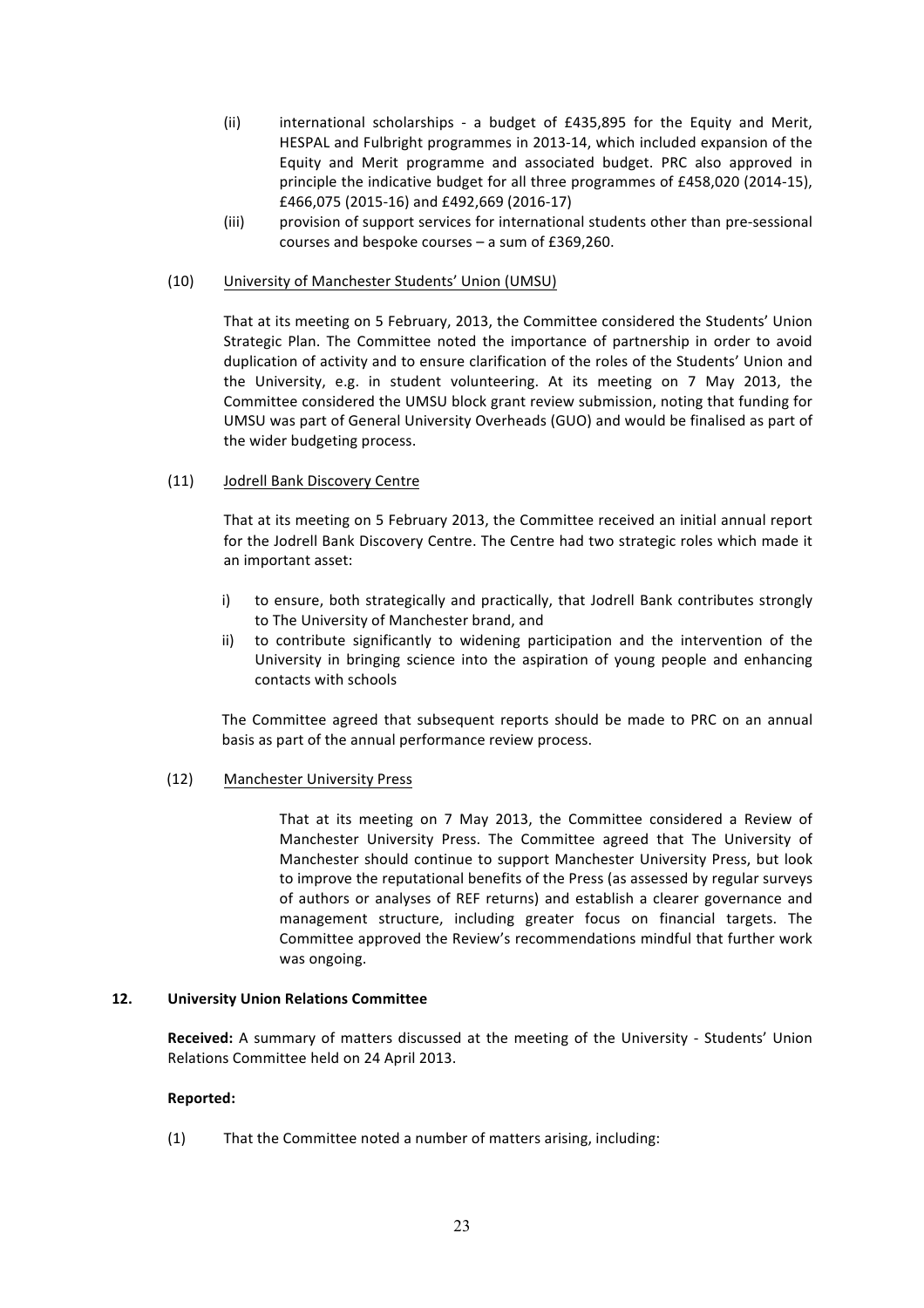- (i) The Code of Practice (attached as an appendix) had been revised since the last meeting. The changes concerned the status of the Union and related to its reporting obligations for financial matters. The Code was approved by the Committee and would be published on the University and Union websites.
- (ii) Work on the Union's byelaws had been ongoing. A meeting had recently held between Iram Kiani of the Office of the General Counsel to review the byelaws and a number of changes were being progressed. The byelaws would be represented to the Committee in September.
- (iii) Work on Estates issues was ongoing. In respect of the lease of the Steve Biko, the Union had experienced some delays in progressing this legally. However, dialogue between the University and the Union was open and constructive.
- (iv) The Committee had previously noted that the Financial Statements of the Union, and its trading company, Materialise, had not been presented to the University via SUSC. SUSC had recently met and reviewed the statements and some minor amendments had been proposed. In respect of Materialise, the Committee had suggested that the Union would benefit from an external trustee with commercial experience. SUSC also noted that the Union had engaged new external auditors.
- (2) That the Union presented a report on activity to the Committee, including:
	- (i) 8,410 voters took part in elections in March 2013 selecting the new Officer Trustees and Exec Team. During the elections period, there were a number of complaints received from candidates and from students not connected with the elections. The complaints were considered by the Returning Officer and action was taken on a number of complaints. Specifically, on the basis of the evidence presented by the complaints, the Returning Officer disqualified five candidates between polling closing and the count taking place. Following the disqualification, all five candidates submitted appeals in an attempt to overturn the Returning Officer's decision to disqualify. Each candidate submitted a written appeal which was considered by an Appeals Panel. The Appeals Panel upheld the decision of the Returning Officer on two appeals and overturned the decision of the Returning Officer on three appeals. As a result of this decision, the reinstated candidates were put back into the race and the count was re-run. This changed the outcome of one of the results. As a consequence of this, the SU has received a number of complaints relating to the process by which this happened. All of these complaints are being dealt with and in addition, the Trustee Board have asked that an independent review of the elections regulations take place.
	- (ii) The Union presented information on the Assembly ideas recently nominated and the Committee provided feedback on how these might be progressed within the University.
	- (iii) In relation to the Union budget, discussions between the Registrar, Secretary and COO and Vice-President (Teaching, Learning & Students), the Director for Student Experience and the Students' Union has been ongoing. By the end of April, PRC will receive the documents that will support the discussion on the case for considering uplift in the SU's recurring block grant. In addition to this, there has been some discussion with the Student Experience Directorate regarding the funding for the projects that will lead to the delivery of the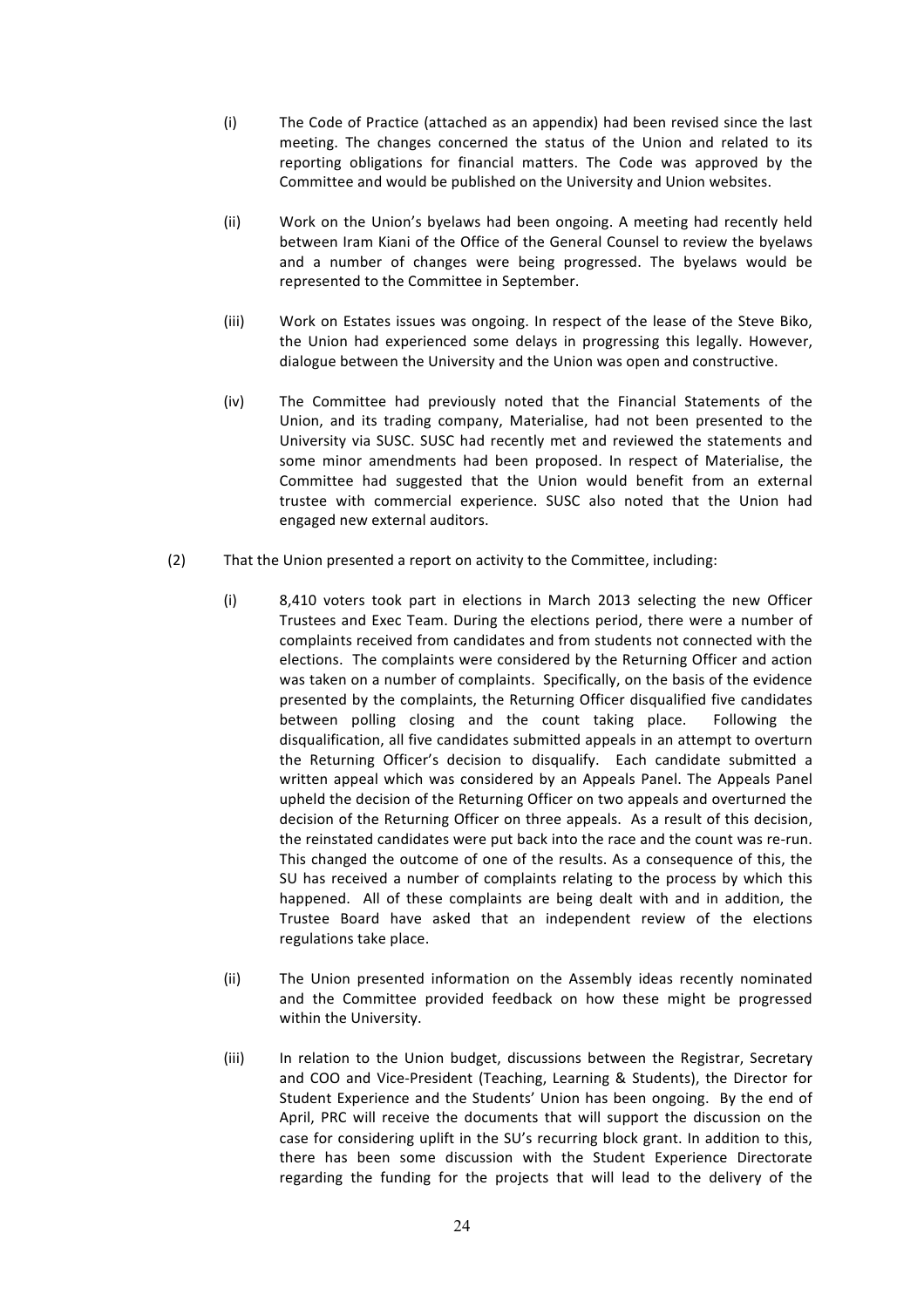strategic plan. At this stage, it is too early to inform UURC on the financial position save that to note that dependent on funding, the Union may have to revisit whether the strategic plan goals are achievable and any changes to this will be presented at a future meeting.

- (iv) The Trustee Board Appointments Panel within the Union was arranging to meet with nine individuals in order to fill the remaining two external trustee positions. The full trustee Board would therefore be in place by July 2013.
- (v) The Committee noted that UURC that since the last meeting, there was a report of alleged homophobic activity by one of the student societies. There has been an investigation into this event and the Trustee Board have considered a series of recommendations. Some of these recommendations are still in discussion at the Trustee Board and the action to be taken will be finally agreed at the next meeting. The views expressed at this event were not captured under the existing visiting speaker processes given that the event was solely for the members of the SU.
- (3) That the UURC considered the annual report of the Union, which had been presented at an early draft stage. The Committee made some minor recommendations in relation to tone and content, and noted that the Report would be presented to the July meeting of the Board of Governors.
- (4) That the UURC noted that work was underway in terms of the University's Acceptable Use policy and that some changes concerning the appropriate use of social media, would be discussed with the Union in due course. This promoted a wider discussion on election behaviours, noting that some official facebook sites, passed off to look as official sites, had endorsed certain candidates in the recent elections. If such sites appear to be passing off as official, the Communications and Marketing team of the University should be notified.

# 13. **Dates of future meetings**

# **Noted:**

The following meetings of the Board of Governors:

| <b>Strategic Briefing</b>      | 4pm, Wednesday 12 June 2013    |
|--------------------------------|--------------------------------|
| Formal meeting (extraordinary) | 1pm, Wednesday 19 June 2013    |
| Governor Development Event     | 11am, Tuesday 25 June 2013     |
| Formal meeting                 | 3.30pm, Wednesday 10 July 2013 |

**Close.**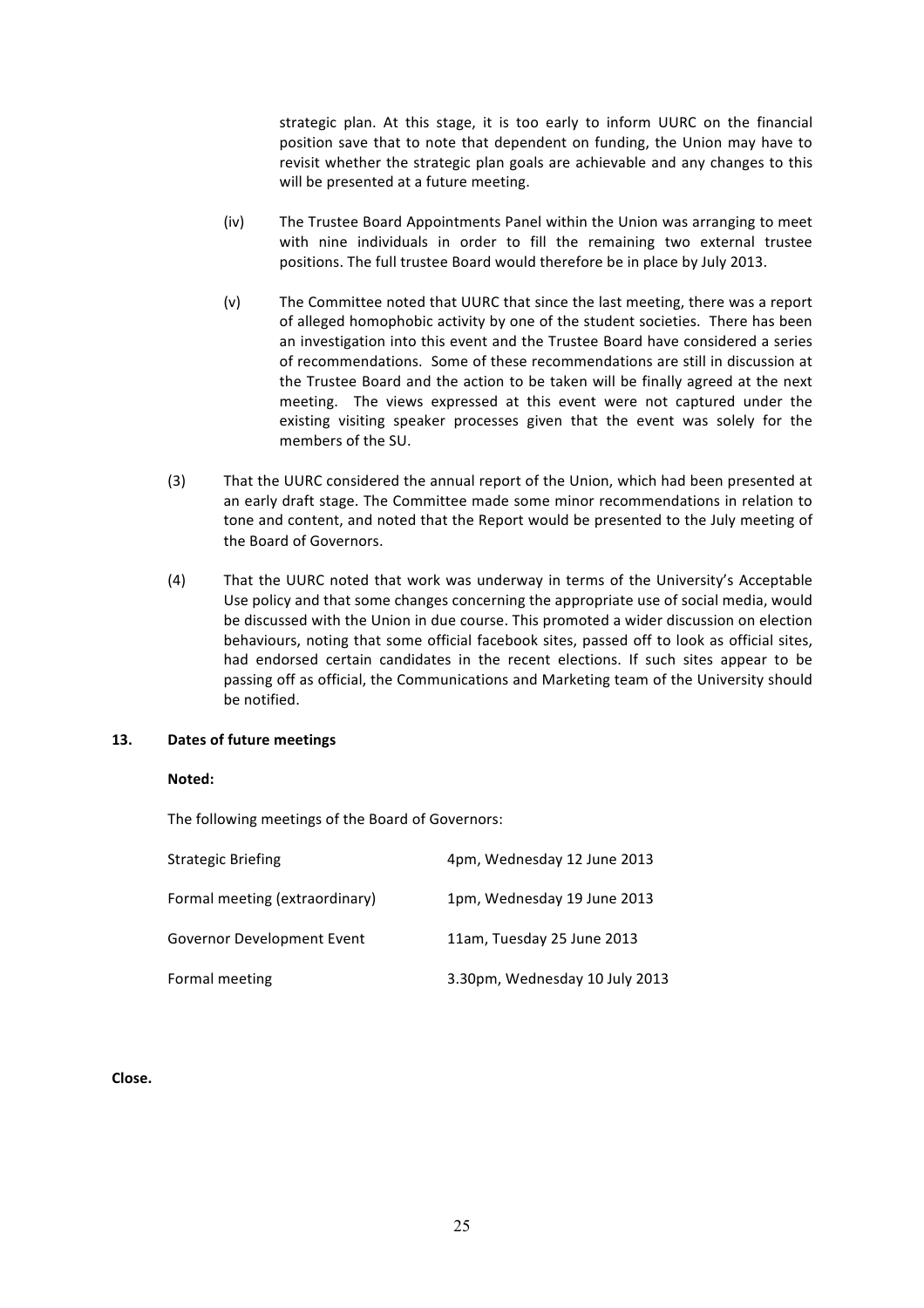#### **(a) Re-appointments to the Board of Governors in Category 2**

#### **Mr Stephen DAUNCEY, FCCA**

A certified accountant with a wide range of operational experience, Stephen is Director Finance Services of the Highways Agency. He graduated in chemistry and is a Fellow of the Institute of the Association of Certified Accountants (FCCA). Prior to joining the Highways Agency in 2009, he undertook a number of roles in British Nuclear Fuels plc, including head of Internal Audit and four years at Sellafield in Cumbria working for THORP business group as a financial controller. Stephen has held a number of Board roles including Magnox electric and AWE Management Ltd. He joined the Board of Governors in 2010 and chairs the Audit Committee.

#### Dame Dr Sue ION, FR.Eng, FIMMM, FINucE, OBE

Educated at Penwortham Girls' Grammar School, Preston, Sue went on to study Materials Science, gaining a PhD in Metallurgy from Imperial College London. She held various positions at British Nuclear Fuels Ltd and was appointed Group Director of Technology and Operations in 1996. Since leaving her position as technology director in 2006, she has remained at the forefront of government decisions, helping to advise on long-term strategic policies.

Sue is internationally recognised as an expert in nuclear fuels. She is a non-executive director on the board of the UK Health and Safety Laboratory, and chairs the UK's Fusion Advisory for the Research Council. She is Vice-president and member of Council of the Royal Academy of Engineering; Council member of the Engineering and Physical Sciences Research Council, member of UK Council for Science and Technology, and member of the Scientific Advisory Board of the Department of Energy and Climate Change.

Sue is the UK's senior representative on international committees in the nuclear field, sitting on the International Atomic Energy Agency since 2001. In 2010, she was appointed Chair of the Science and Technology Committee of the European Atomic Energy Community (Euratom).

In 1993, Sue received the Hinton Medal for Outstanding Contribution to Nuclear Energy. Receiving an OBE in 2002 for services to nuclear industry, Sue was awarded the title of Dame in 2010 for her services to science and engineering. In 2006, she was appointed visiting professor at Imperial College. 

She joined the University of Manchester's Board of Governors in 2004 and is a member of the Audit Committee.

#### **Councillor Afzal KHAN, CBE**

Afzal moved to Lancashire from Pakistan at the age of twelve. After leaving school, he took on a number of jobs, including as a Greater Manchester Police constable, before studying law and qualifying as a solicitor. He is a partner in Mellor Jackson Khan solicitors in Oldham. He has been a Councillor for Manchester Cheetham ward since 2000 and is currently Manchester City Council's Executive Member for Children's Services and serves on the Council's Executive Standing Consultative Panel and Schools Funding Forum. Previously, he has been Assistant Executive Member for Finance and Personnel, and for Children's Services, lead member for Race Equality, and has served on the Social Strategy, and the Finance and General Purpose committees. In 2005, he became the youngest and first Asian and Muslim Lord Mayor of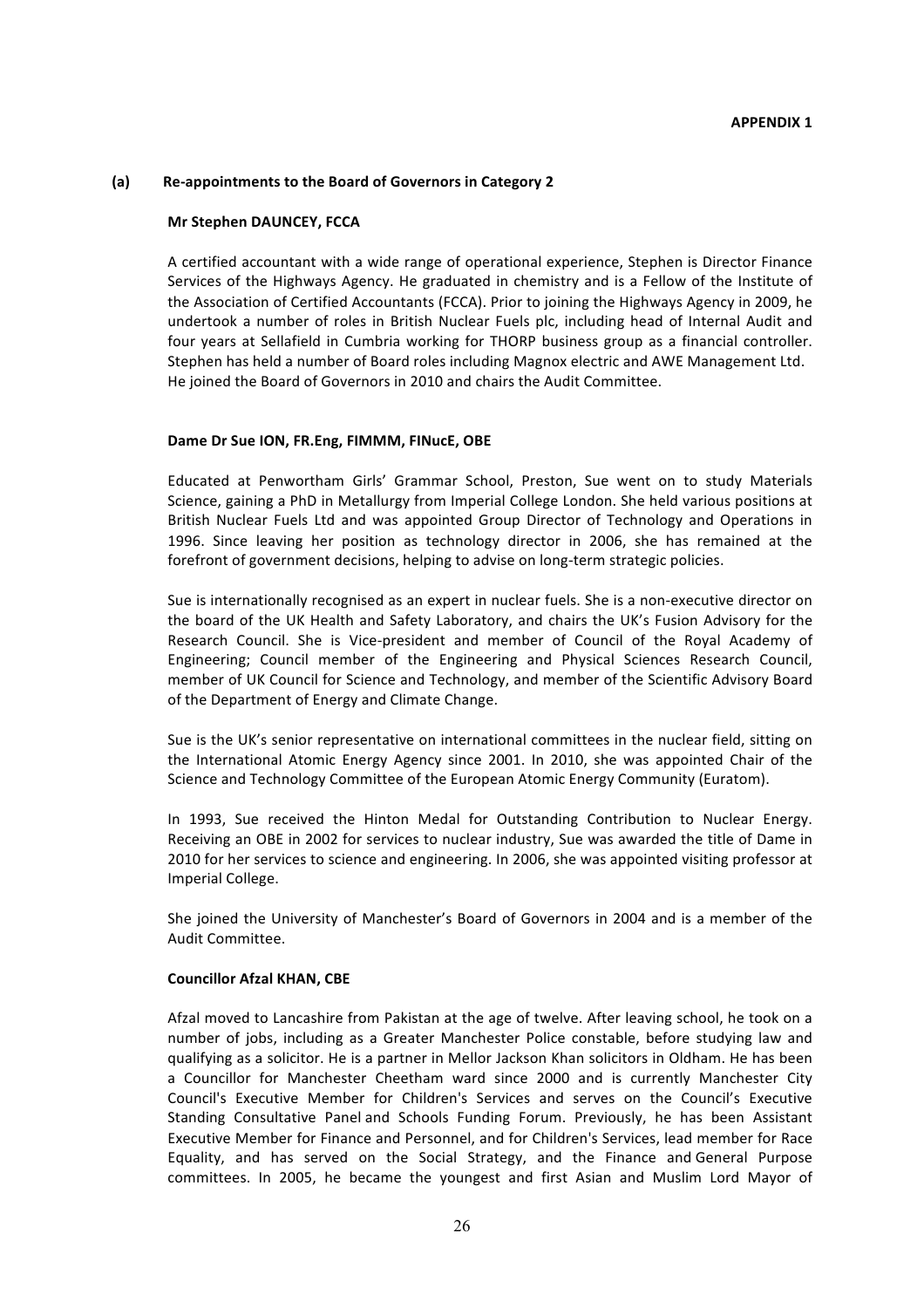Manchester. In 2006, he was named Mayor of the Year by the Co-operative Bank. From 2000 to 2004, Afzal was a member of the Department of Trade and Industry's Ethnic Minority Business Forum. 

Afzal has been engaged in community and interfaith work for over 20 years. As well as being founder member and co-chair of the Muslim Jewish Forum of Greater Manchester, he has been involved in setting up and serving on a number of national community organisations, such as Young Muslim UK, the Islamic Society of Britain, Ansar Finance Ltd, and the Muslim Council of Britain. He is a Director of the British Muslim Heritage Centre and the Ansari Trust GP. Afzal is a member of the Greater Manchester Faith Leaders Group and helped to set up the Christian Muslim Forum for Greater Manchester.

Afzal is also extensively involved with number of charities, including Board Member for BBC Children in Need and Manchester Christie Hospital, trustee of the British Red Cross, nonexecutive Director for Manchester Primary Health Care Trust, school governor at Temple Primary School and Cheetham Community School, trustee for Manchester City FC's City in the Community scheme, and founding trustee of Human Appeal international.

In recognition of his long and distinguished services to community and interfaith relations and to local government, Afzal was awarded Commander of the Order of the British Empire in 2008. He joined the University of Manchester's Board of Governors in 2007.

#### **Mr Paul LEE, DL MA LLB**

Paul was educated at Manchester Central Grammar School and read Law at Clare College Cambridge. He is a Senior Partner of Addleshaw Goddard, specialising in Corporate Finance, and holds company directorships in public and private companies. He was Chairman of the CBI North West and is now a board member of the CBI and its Audit Committee. In 2009, Paul was appointed by the Secretary of State for the Department of Culture, Media and Sport as Chairman of the Horserace Betting Levy Board.

In addition to promoting the business interests of the North West through his Chairmanship of the North West Business Leadership Team, Paul has for many years been closely involved with a variety of cultural and educational organisations. He is Chairman of the Board of the Royal Exchange Theatre, Manchester, and has served on the boards of Opera North, the Northern Ballet Theatre, the Hallé Concerts Society and the Royal Northern College of Music. He is Chairman of the Feoffees of Chetham's School of Music, Manchester, where for fifteen years he was Chairman of the School Governors. He has been Joint-Chairman of the Prince's Trust Development Committee in the North West and is a Fellow of the Duke of Edinburgh's Award World Fellowship. He is also a Deputy Lieutenant of Greater Manchester.

He joined the University of Manchester's Board of Governors in 2010 and is a member of the Finance Committee. 

# **Mrs Christine LEE-JONES, DL MA MIMgt. FRSA**

Christine is a non-Executive Director of Walton Centre NHS Foundation Trust, a Deputy Lieutenant of Greater Manchester and a magistrate. She has extensive experience of corporate governance in both the maintained and independent sectors of education at local and national level. Until December 2009, Christine was the Head Mistress of Manchester High School for Girls, and prior to that appointment was the Principal of Eccles College, Salford. She has been a member of the Governing Body of Altrincham Girls' Grammar School, a member of the Further Education Funding Council Quality Assessment Committee, a member of the council of the Girls' Schools Association and chairperson of its Professional Development Committee, and a Registered Inspector with the Independent Schools Inspectorate.

Christine has seventeen years of voluntary public service to higher education having served previously on the Council and Court of the University of Salford, the Court of the Victoria University of Manchester and the General Assembly of the University of Manchester. She also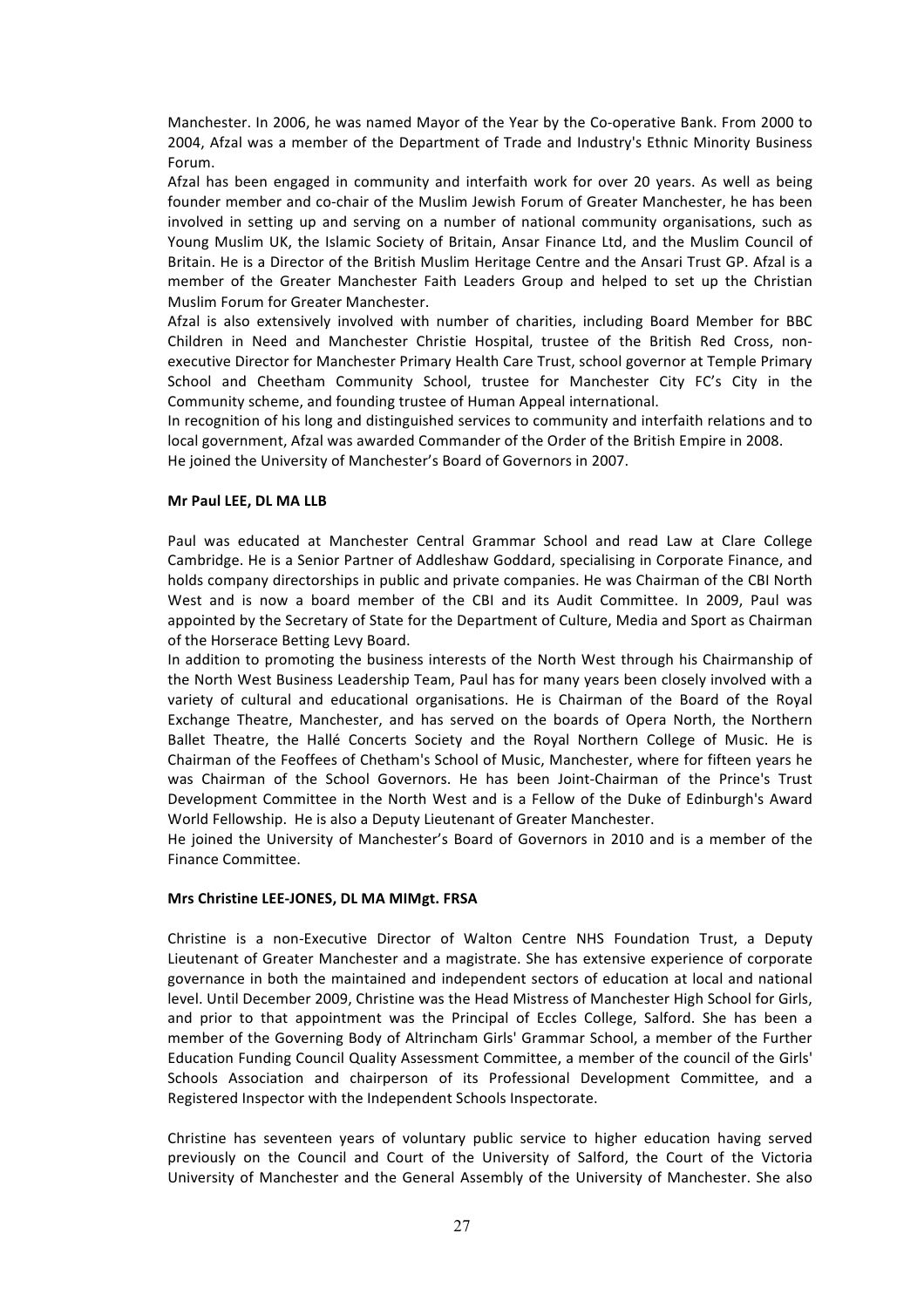served as a member of the Audit Committee at Salford University, and its Strategic Policy and Resources Committee. 

She joined the University of Manchester's Board of Governors in 2010 and is a member of the Audit Committee.

# Dr John STAGEMAN, OBE

John holds a doctorate in physical chemistry from the University of Bristol and has over 30 years of experience in R&D management. Initially trained as a Physical and Colloid Chemist, he has worked across a number of disciplines during his career with AstraZeneca. Most notably he contributed to the development of the well known mycoprotein product Quorn and the biodegradable polyester Biopol. During his time at AstraZeneca John has led global drug development teams and areas such as drug formulation, delivery and pharmacogenetics. He led the biopharmaceutical strategy team resulting in the acquisition of Cambridge Antibody Technology and MedImmune. After a period in a transitional role as General Manager of MedImmune, Cambridge, John returned to the North West as Vice President of UK Science Affairs at AstraZeneca.

John has been a member of the North West Science Council since its inception in 2002. He is the Chair of the Board of CELS Ltd (formerly Bionow) and sits on its Strategic Advisory Board. John advises the UMIP Premier Fund as well as the Daresbury Executive Steering Group, and chairs the MIMIT Advisory Board, the Management Committee of the Wellcome Trust Manchester Clinical Research Facility, and the Healthcare & Medicine Knowledge Transfer Network (Technology Strategy Board). He is an Honorary Professor in Life Sciences at the University of Manchester.

Previously a member of the Royal Society Working Party on Pharmacogenetics, in 2008 he was appointed to the Biotechnology and Biological Sciences Research Council. Over the last ten years John has served on several UK Research Council committees including the Biotechnology Directorate of SERC, the Chemicals and Pharmaceuticals Directorate of EPSRC and the UK Bioprocess Engineering Strategic Review Panel. He was awarded an OBE in 2012 for services to the UK biotechnology industry.

He joined the University of Manchester's Board of Governors in 2010 and is a member of the Finance Committee.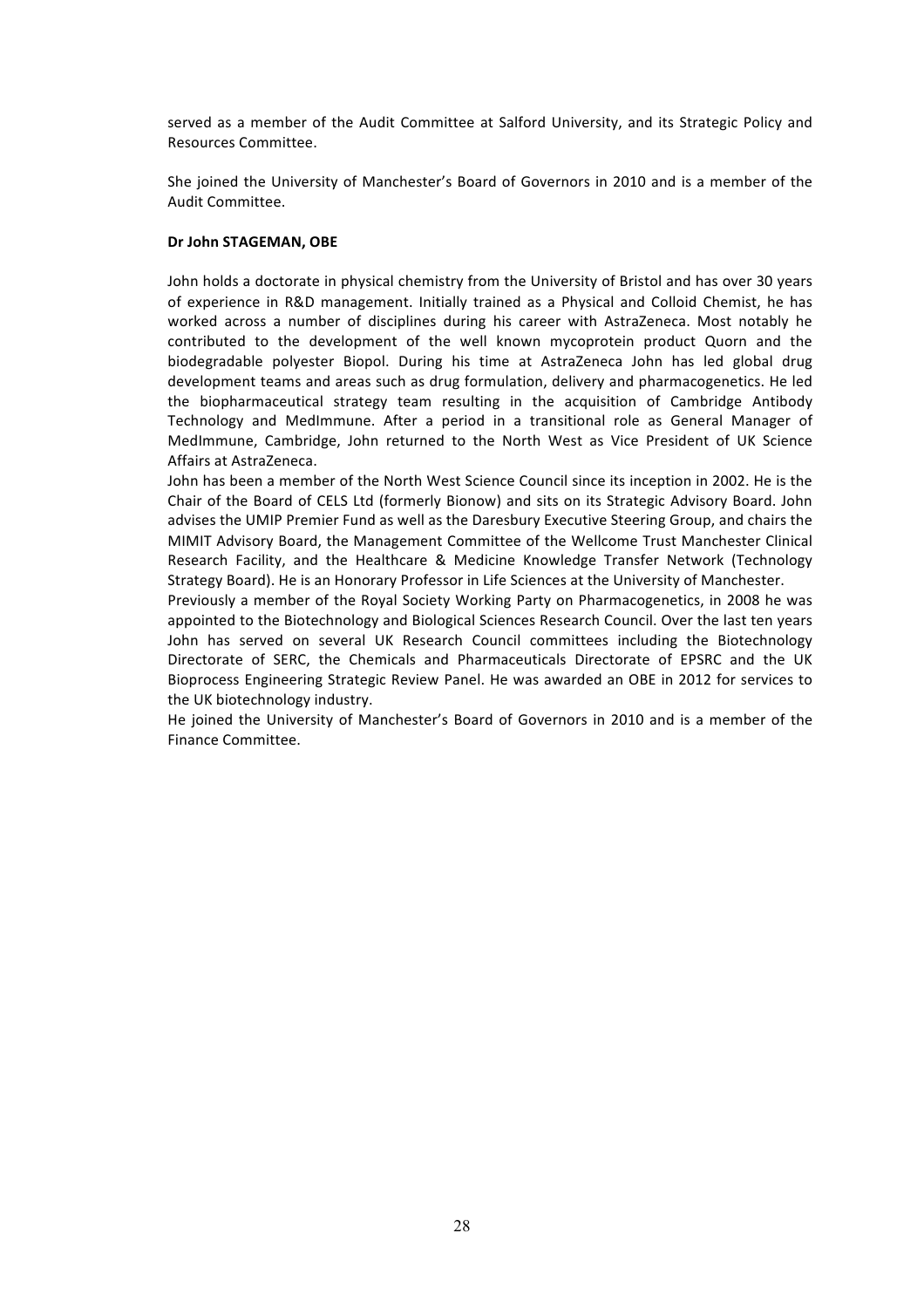# (a) Re-appointments to the General Assembly in Category 9

# **Miss Mumtaz Bashir**

Mumtaz is an engineer by training, graduating from MMU with a BSc in Polymer Science and a MBA. She has a wealth of experience within the private, public and voluntary sectors. She was an independent management consultant for the London Organizing Committee for the Olympic and Paralympic Games and is advising the Brazilian Olympic Committee. She specialises in the volunteering role at major events. She is also a strategic adviser to Manchester City Council, reviewing the role of volunteering and the added value that can be brought, city wise, to the Big Society agenda.

# **Mr Michael R Evans**

Michael was educated at King's School Macclesfield and the University of Bristol; he is a qualified chartered accountant and was the Senior Partner in charge of the North West with Pricewaterhouse Coopers until his retirement in 1999. He is chairman of MMC Learning Ltd, a business enterprise originally established by MMU, a Trustee of Wood Street Mission, chair of the JT Blair Charitable Trust and Honorary Treasurer of Manchester Literary and Philosophical Society.

# **Mr Peter Folkman**

Peter is a venture capitalist. He graduated from the University of Oxford and has an MBA from the Wharton School of the University of Pennsylvania. He was the founder and, until 2007, the Managing Director of North of England Venture Ltd, a leading regional venture capital company based in Manchester. He was until 2012 Chairman of Manchester Science Parks Ltd and is currently Non-executive Director of the Royal Exchange Theatre Company and Chairman of the Partnership Board of NOWGEN, a centre for genetics in healthcare, partnering the Universities of Lancaster, Liverpool and Manchester and the Central Manchester University Hospitals NHS Foundation Trust.

# **Mrs Elizabeth France, CBE**

Elizabeth graduated from the University of Aberystwyth and holds honorary doctorates at the De Montfort, Loughborough and Bradford Universities. From 1994 to 2002 she was Information Commissioner (Data Protection Registrar) and from 2002 to 2009 Chief Ombudsman for the Ombudsman Service Ltd. She is currently Non-Executive Chairman of the Office for Legal Complaints, Vice-President of Aberystwyth University, a member of the British Transport Police Authority and Chair of the UK Public Affairs Council.

# **Mr Mohammed (Wakkas) Khan**

Wakkas graduated from the University of Manchester with a BDS in 2004 and is currently a dental practitioner in Chorley and Hyde. He is a non-executive member of the General Dental Council. He has a keen interest in equalities, healthcare, education, dentistry and community cohesion and is a Director of several organisations dedicated to promoting opportunities for young people and the positive integration of Muslim youth into British society. He is a Mentor for the Government Equalities Office About Time initiative, on the faith Panel of Experts to the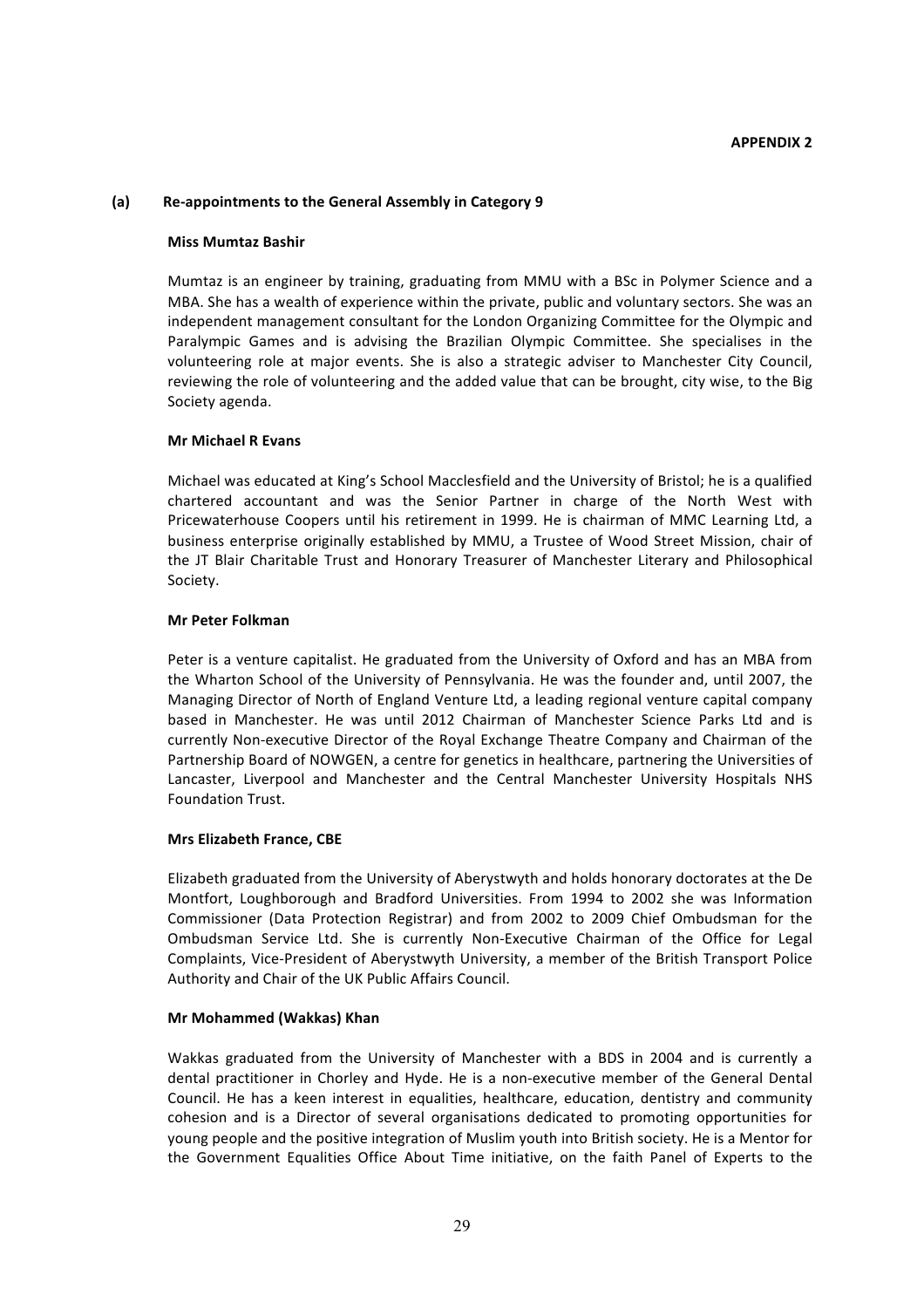Secretary of State for Communities and Local Government, a Governor of Christies Hospital and a Governor of St Chrysostom's Primary School.

# **His Honour Tim Mort**

Tim is a graduate of the University of Cambridge and was called to the Bar in 1972. He practised as a Barrister in Manchester and in 1996 was appointed a Circuit Judge at Minshull Street Crown Court, dealing with criminal cases. He has an interest in legal education and arranges for law students to sit in court with judges and discuss the principles of criminal law and criminal sentencing. He also visits local schools to give talks on the criminal justice system.

# **(b) New appointments to the General Assembly in Category 9**

# **Mrs Catherine Barber-Brown**

Catherine is the Head of Strategy at Co-operative Banking Group, having previously held senior positions at Britannia Building Society in purchasing and change management. She has a background in strategy, investment banking and business. Prior to this, Catherine worked in investment banker for Credit Suisse First Boston and Barclays De Zoete Wedd. She is a maths graduate of Durham University, and has a personal connection to the University of Manchester through her late father, Brian Hartley, who was a professor in Maths and a Head of Department at the Victoria University.

# **Mr Vidar Hjardeng**

Vidar is an experienced broadcast journalist. He works as a Diversity Manager at ITV News Group and has expertise and networks within the political, current affairs and social action sectors. Recent roles include UK lead on Diversity for ITV News Group and board roles in not for profit sector including RNIB Group, VocalEyes, Performances Birmingham (Birmingham Symphony Hall). He was awarded an M.B.E. in New Year Honours 2012 for services to broadcasting and visually impaired people.

# **Mr Guy Hutchence**

Guy is Principal of the East Manchester Academy. This is a £31.5 million new high school at the heart of East Manchester which aims to provide pupils with the highest standard of education. The School opened in September 2010. Guy previously oversaw the move of his former school, Cedar Mount High School, into Gorton Education Village.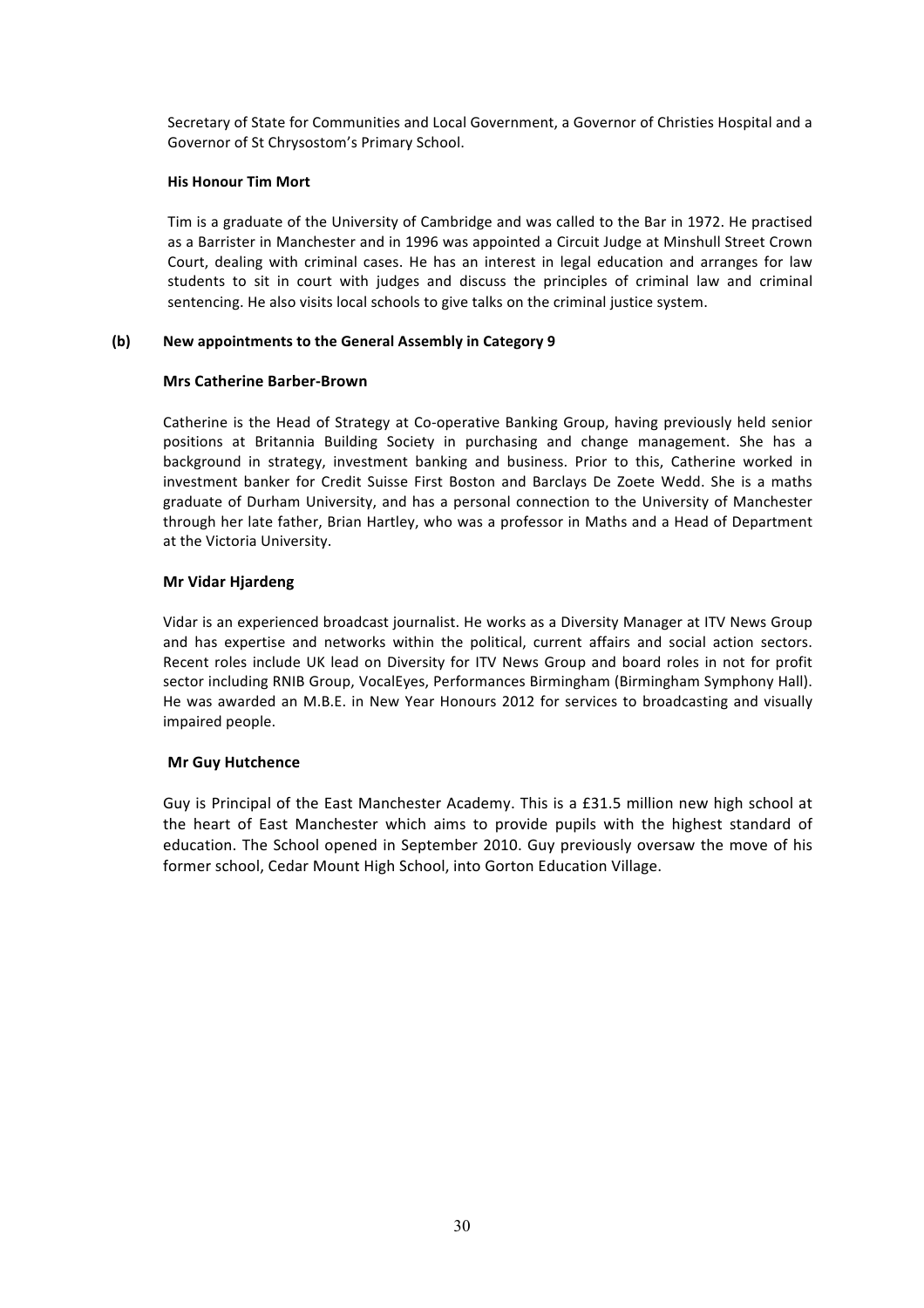**APPENDIX 3**



# **The University of Manchester**

# **Anti-Corruption and Bribery Policy**

| <b>Document Control Box</b> |                                               |
|-----------------------------|-----------------------------------------------|
| Policy/ Procedure Title     | University of Manchester Anti-Corruption and  |
|                             | <b>Bribery Policy</b>                         |
| Date Approved               | Board of Governors: 15 <sup>th</sup> May 2013 |
| Approving Body              | <b>PRC</b>                                    |
| Version                     | 1.3                                           |
| Author                      | Head of Compliance and Risk                   |
| Other versions              |                                               |
| Related guidance            | <b>Financial Regulations</b>                  |
|                             | <b>Financial Procedures</b>                   |
| Document owner:             | Dr David Barker, Head of Compliance & Risk    |
| Lead Contact:               | Dr David Barker, Head of Compliance & Risk    |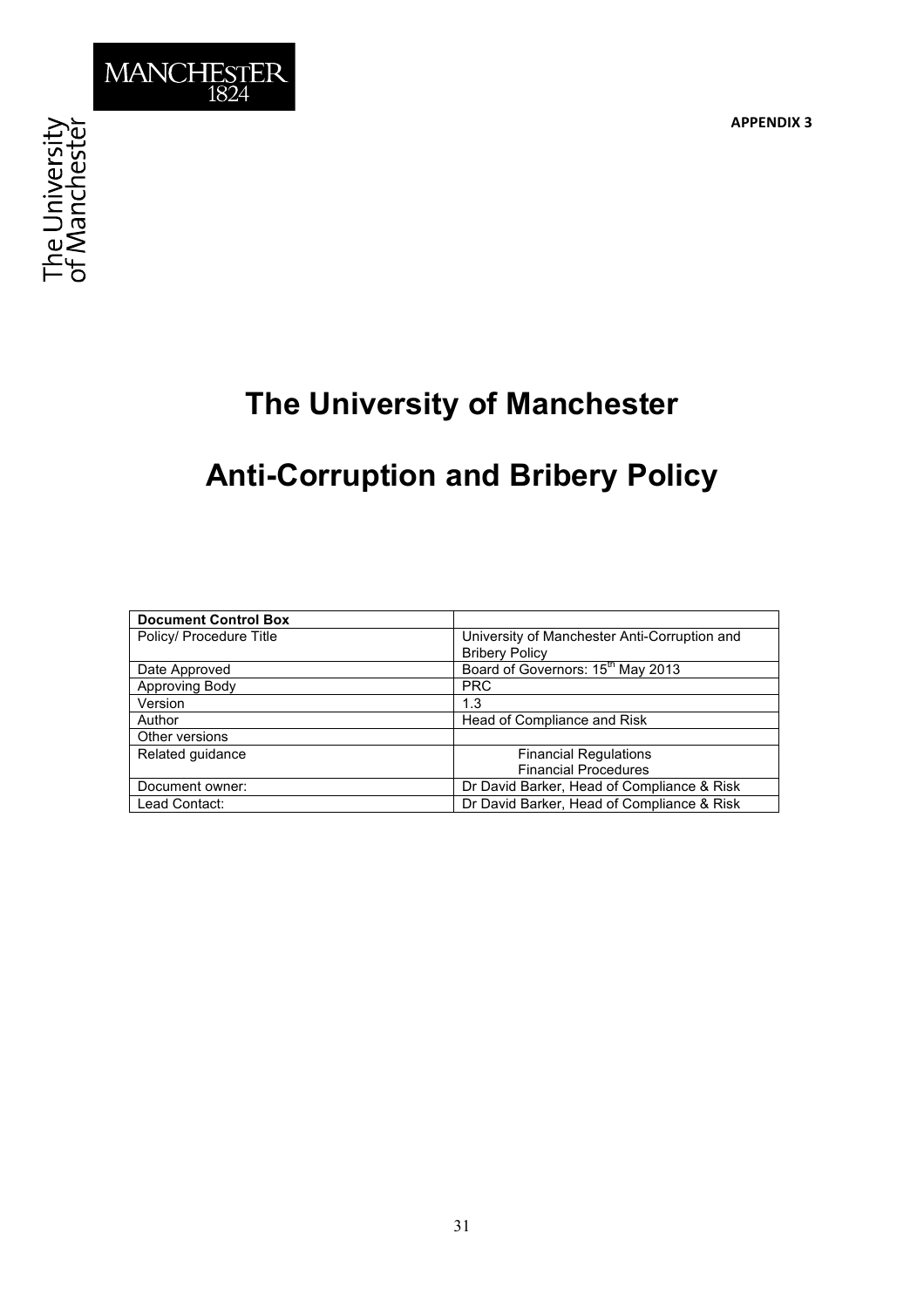# **CONTENTS**

| 1. | Policy                                                                  | 33 |
|----|-------------------------------------------------------------------------|----|
| 2. | Who is covered by the policy?                                           | 33 |
| 3. | What is bribery?                                                        | 34 |
| 4. | Gifts and hospitality                                                   | 34 |
| 5. | What is not acceptable?                                                 | 34 |
| 6. | Register of Interests                                                   | 35 |
| 7. | Facilitation payments and kickbacks                                     | 35 |
| 8. | Donations                                                               | 35 |
| 9. | Responsibilities                                                        | 35 |
|    | 10. Record-keeping                                                      | 36 |
|    | 11. How to raise a concern                                              | 36 |
|    | 12. What to do if staff are, or maybe a victim of bribery or corruption | 36 |
|    | 13. Protection                                                          | 36 |
|    | 14. Training and Communication                                          | 37 |
|    | 15. Who is responsible for the policy?                                  | 37 |
|    | 16. Monitoring and review                                               | 37 |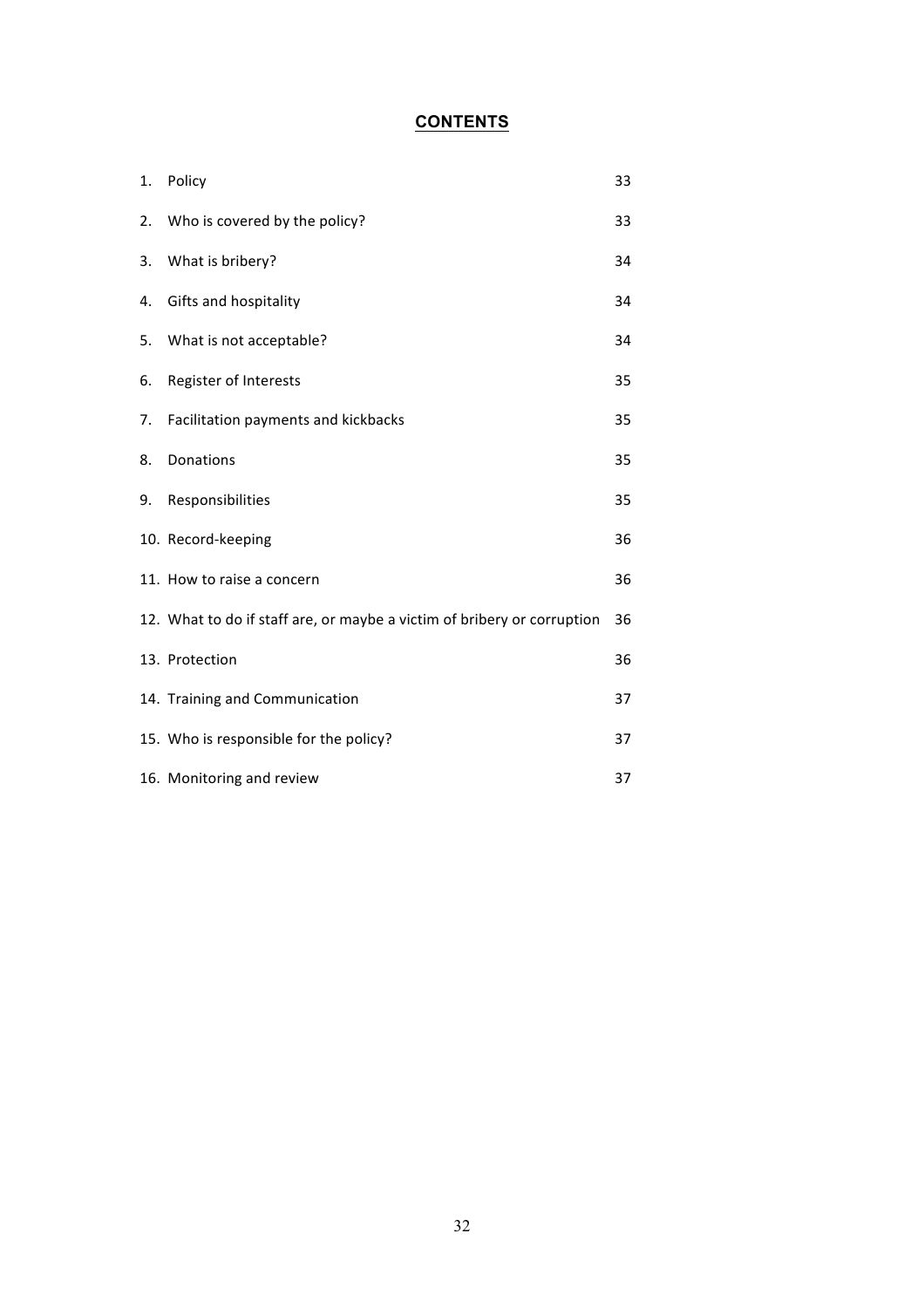# **1. POLICY STATEMENT**

- 1.1 As an element of the University's Goal 3: Social Responsibility, we are committed to ensuring high standards of ethics and values. The same high values applied to research and teaching activities are explicitly extended to governance and financial transactions.
- 1.2 It is our policy to conduct all of our business in an honest and ethical manner. We take a zerotolerance approach to bribery and corruption and are committed to acting professionally, fairly and with integrity in all our business dealings and relationships wherever we operate and implementing and enforcing effective systems to counter bribery and corruption.
- 1.3 We will uphold all laws relevant to countering bribery and corruption in all the jurisdictions in which we operate. However, we remain bound by the laws of the UK, including the Bribery Act 2010, in respect of our conduct both at home and abroad.
- 1.4 The purpose of this policy is to:
	- (a) set out our responsibilities, and of those working for us, in observing and upholding our position on bribery and corruption; and
	- (b) provide information and guidance to those working for us on how to recognise and deal with bribery and corruption issues.
- 1.5 In the UK, bribery and corruption are punishable for individuals by up to ten years' imprisonment and, if we are found to have taken part in bribery and/or corruption, we could face an unlimited fine, be excluded from tendering for public contracts and face damage to our reputation. We therefore take our legal responsibilities very seriously.
- 1.6 We have undertaken a risk assessment of our activities considered to be of greatest risk and this will be reviewed by the University's Anti-Bribery Officer on at least an annual basis.
- 1.7 In this policy, **third party** means any individual or organisation staff come into contact with during the course of their work for us, and includes actual and potential clients, customers, suppliers, distributors, business contacts, agents, advisers and government and public bodies, including their advisors, representatives and officials, politicians and political parties.

# **2 WHO IS COVERED BY THE POLICY?**

This policy applies to all individuals working at all levels and grades, including both academic and Professional Support Services' staff, senior managers, officers, directors, employees (whether permanent, fixed-term or temporary), consultants, contractors, trainees, seconded staff, home staff, casual staff and agency staff, volunteers, interns, agents, sponsors, or any other person associated with us, or any of our wholly-owned subsidiaries or their employees (except where any such wholly-owned subsidiary has its own anti-corruption and bribery policy), wherever located (collectively referred to as staff in this policy).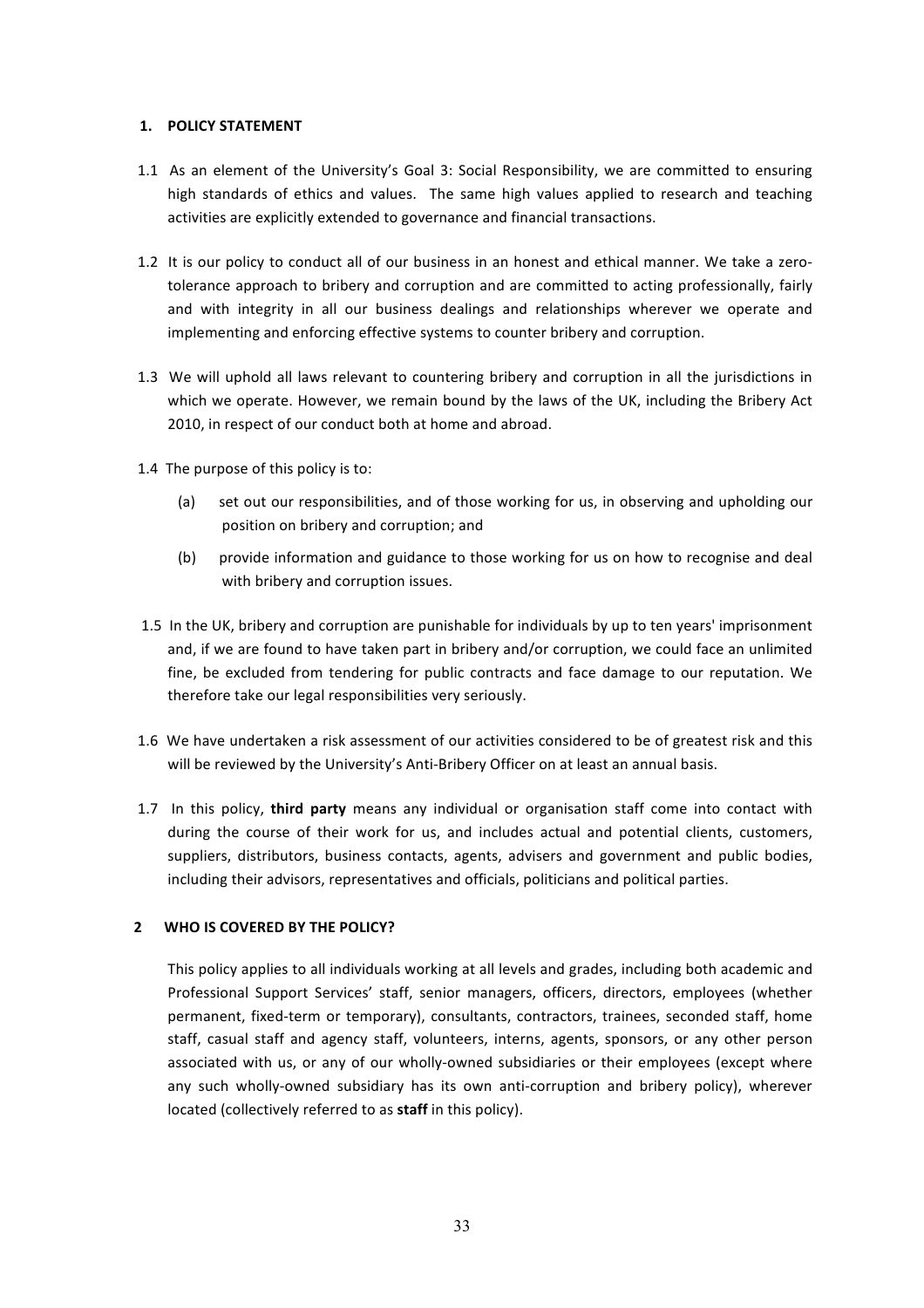# **3 WHAT IS BRIBERY?**

A bribe is an inducement or reward offered, promised or provided in order to gain any commercial, contractual, regulatory, personal, business and/or political advantage (advantage).

# **4 GIFTS AND HOSPITALITY**

- 4.1 This policy does not prohibit gifts and/or hospitality (given and received) to or from third parties provided that the conditions laid down in this policy are adhered to.
- 4.2 Subject to paragraphs 5, 6, 7 and 8 below, the giving or receipt of gifts and/or hospitality is not prohibited, if the following requirements are met:
	- (a) it is not given or received with the intention of influencing to obtain or retain business or an advantage, or to reward the provision or retention of business or an advantage, or in explicit or implicit exchange for favours or benefits;
	- (b) it complies with local law; and
	- (c) taking into account the reason for the gift and/or hospitality, it is of an appropriate type and value and given at an appropriate time.
- 4.3 We appreciate that the practice of giving business gifts and hospitality varies between countries and regions and what may be normal and acceptable in one region may not be in another. The test to be applied is whether in all the circumstances the gift and/or hospitality is reasonable and justifiable. The intention behind the gift and/or hospitality should always be considered.

# **5 WHAT IS NOT ACCEPTABLE?**

It is not acceptable for staff (or someone on their behalf) to:

- a) give, promise to give, or offer, a payment, gift or hospitality with the expectation or hope that an advantage will be received, or to reward an advantage already given;
- b) give, promise to give, or offer, a payment, gift or hospitality to a government official, agent or representative, whether to "facilitate" or expedite a routine procedure or otherwise;
- c) accept payment from a third party that staff know or suspect is offered with the expectation that it will obtain an advantage for them;
- d) accept a gift or hospitality from a third party if staff know or suspect that it is offered or provided with an expectation that an advantage will be provided by us in return;
- e) threaten or retaliate against another member of staff who has refused to commit a bribery and corruption offence or who has raised concerns under this policy; and/or
- f) engage in any activity that breaches, or may breach, this policy.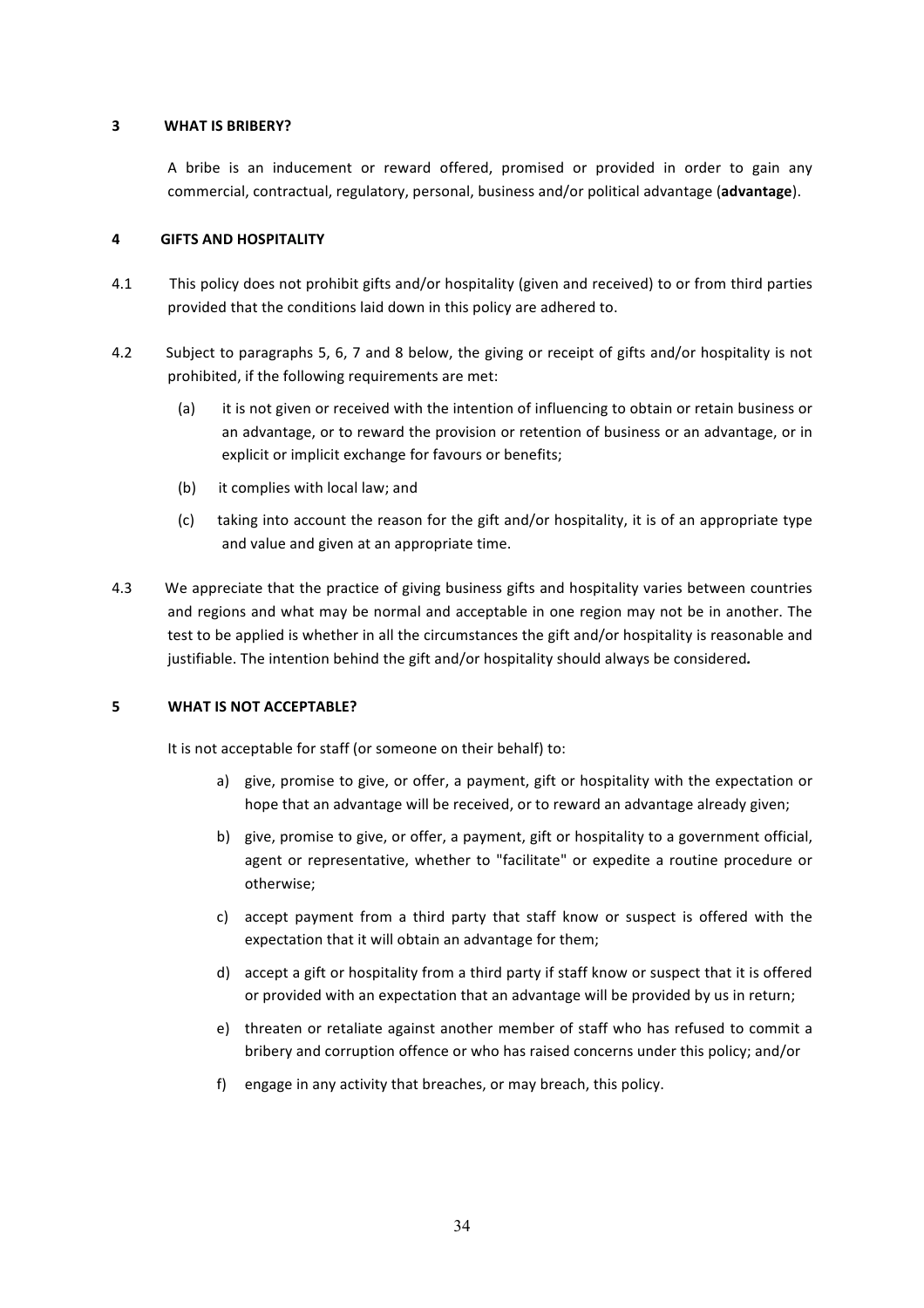# **6 REGISTER OF INTERESTS**

- 6.1 In any event, any gift or hospitality either received or given by employees which has a monetary value of £25 or more should be declared in the local Register of Interests.
- 6.2 See the Financial Regulations and Financial Procedures for further details: http://documents.manchester.ac.uk/DocuInfo.aspx?DocID=1741.

# **7 FACILITATION PAYMENTS AND KICKBACKS**

- 7.1 We do not make, and will not accept, facilitation payments or "kickbacks" of any kind.
- 7.2 Facilitation payments are typically small, unofficial payments made to secure or expedite a routine government action by a government official. They are not commonly paid in the UK, but are common in some other jurisdictions. Kickbacks are typically payments made in return for a business favour or advantage.
- 7.3 If staff are asked to make a payment on our behalf, they should always be mindful of what the payment is for and whether the amount requested is proportionate to the goods or services provided. Staff should always ask for a receipt which details the reason for the payment. If staff have any suspicions, concerns or queries regarding a payment, they should raise these with the University's Anti-Bribery Officer.
- 7.4 All staff must avoid any activity that might lead to, or suggest, that a facilitation payment or kickback will be made or accepted by us.

# **8 DONATIONS**

No donation must be offered or made on our behalf without the prior approval of the University's Anti-Bribery Officer. We do not make contributions to political parties.

# **9** RESPONSIBILITIES

- 9.1 Staff must ensure that they read, understand and comply with this policy.
- 9.2 It is the responsibility of all staff to prevent, detect and report bribery and corruption.
- 9.3 Staff must notify their line manager OR the University's Anti-Bribery Officer as soon as possible if they believe or suspect that a breach of this policy has occurred, or may occur in the future. "Red flags" that may indicate bribery or corruption are set out in the Schedule.
- 9.4 Any employee who breaches this policy will face disciplinary action, which could result in dismissal for gross misconduct. We reserve our right to terminate our contractual relationship with other staff if they breach this policy.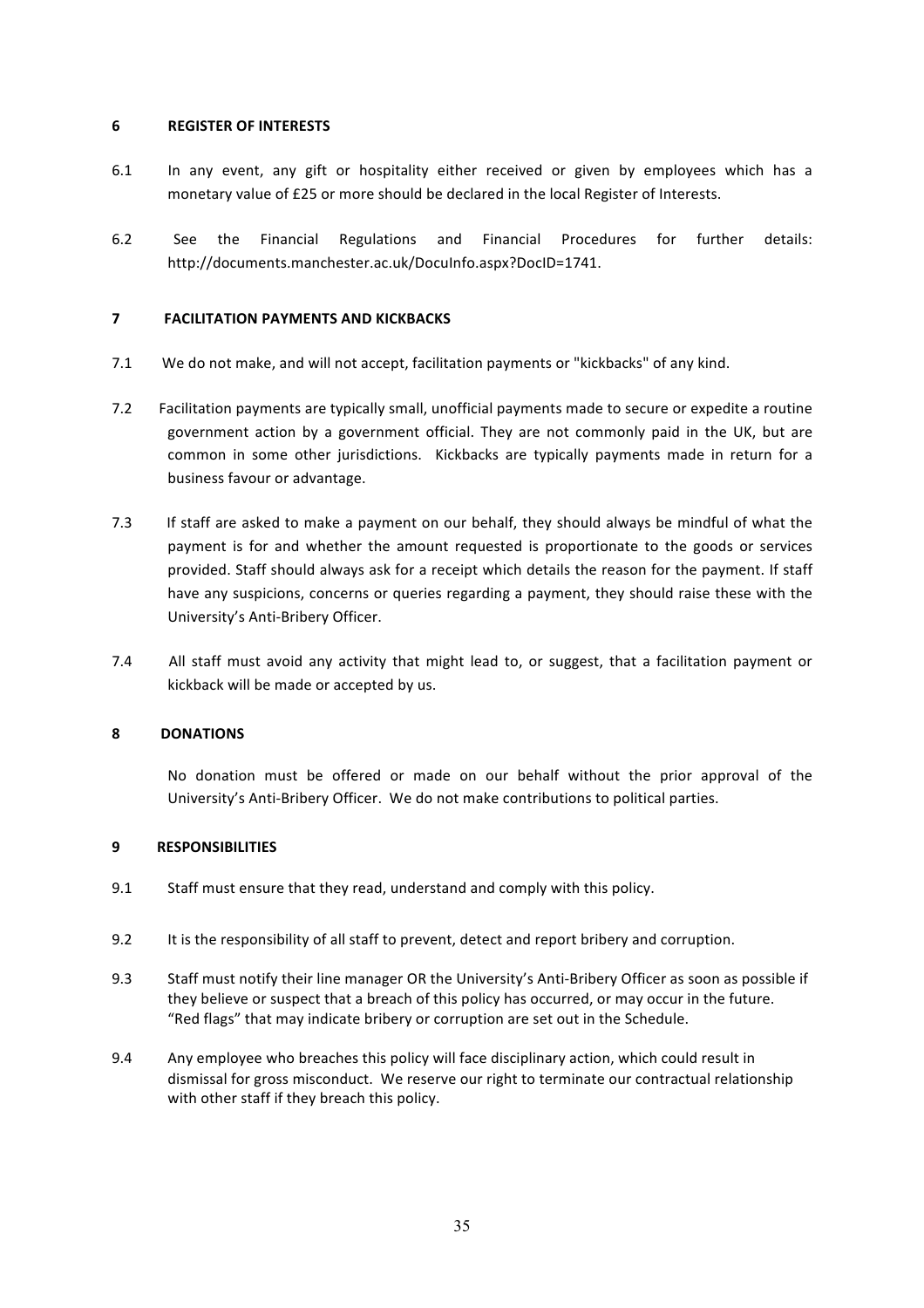# **10 RECORD-KEEPING**

- 10.1 We must keep financial records and have appropriate internal controls in place which will evidence the business reason for making payments to third parties.
- 10.2 Staff must ensure all expenses claims relating to gifts, hospitality and/or expenses incurred to third parties are submitted in accordance with our expenses policy and specifically record the reason for the expenditure.
- 10.3 All accounts, invoices, memoranda and other documents and records relating to dealings with third parties, such as clients, suppliers and business contacts, should be prepared and maintained with strict accuracy and completeness. No accounts must be kept "off-book" to facilitate or conceal improper payments.

# **11 HOW TO RAISE A CONCERN**

Staff are encouraged to raise concerns about any issue or suspicion of malpractice at the earliest possible stage. If staff are unsure whether a particular act constitutes bribery or corruption, or if they have any other queries, these should be raised with their line manager or the University's Anti-Bribery Officer. Concerns may also be reported by following the procedure set out in our Whistleblowing Policy. A copy of our Whistleblowing Policy can be found on the University intranet's Policy and Procedures section:

http://documents.manchester.ac.uk/DocuInfo.aspx?DocID=28\*.

# **12** WHAT TO DO IF STAFF ARE OR MAY BE A VICTIM OF BRIBERY OR CORRUPTION

Subject to paragraph 11 above, it is important that staff tell the University's Anti-Bribery Officer as soon as possible if they become aware of or are involved in any activity which constitutes or involves, or may constitute or involve, bribery or corruption.

# **13** PROTECTION

- 13.1 Staff who refuse to accept or offer a bribe, or those who raise concerns or report another's wrongdoing, are sometimes worried about possible repercussions. We aim to encourage openness and will support anyone who raises genuine concerns in good faith under this policy, even if they turn out to be mistaken.
- 13.2 We are committed to ensuring no one suffers any detrimental treatment as a result of refusing to take part in bribery or corruption, or because of reporting in good faith their suspicion that an actual or potential bribery or corruption offence has taken place, or may take place in the future.
- 13.3 Detrimental treatment includes dismissal, disciplinary action, threats or other unfavourable treatment connected with raising a concern. If staff believe that they have suffered any such treatment, they should inform the University's Anti-Bribery Officer or HR colleagues (in the case of employees) immediately. In the case of employees, if the matter is not remedied, they may raise it formally using our Grievance Procedure, which can be found on the University intranet's Policies and Procedures section: http://documents.manchester.ac.uk/DocuInfo.aspx?DocID=840.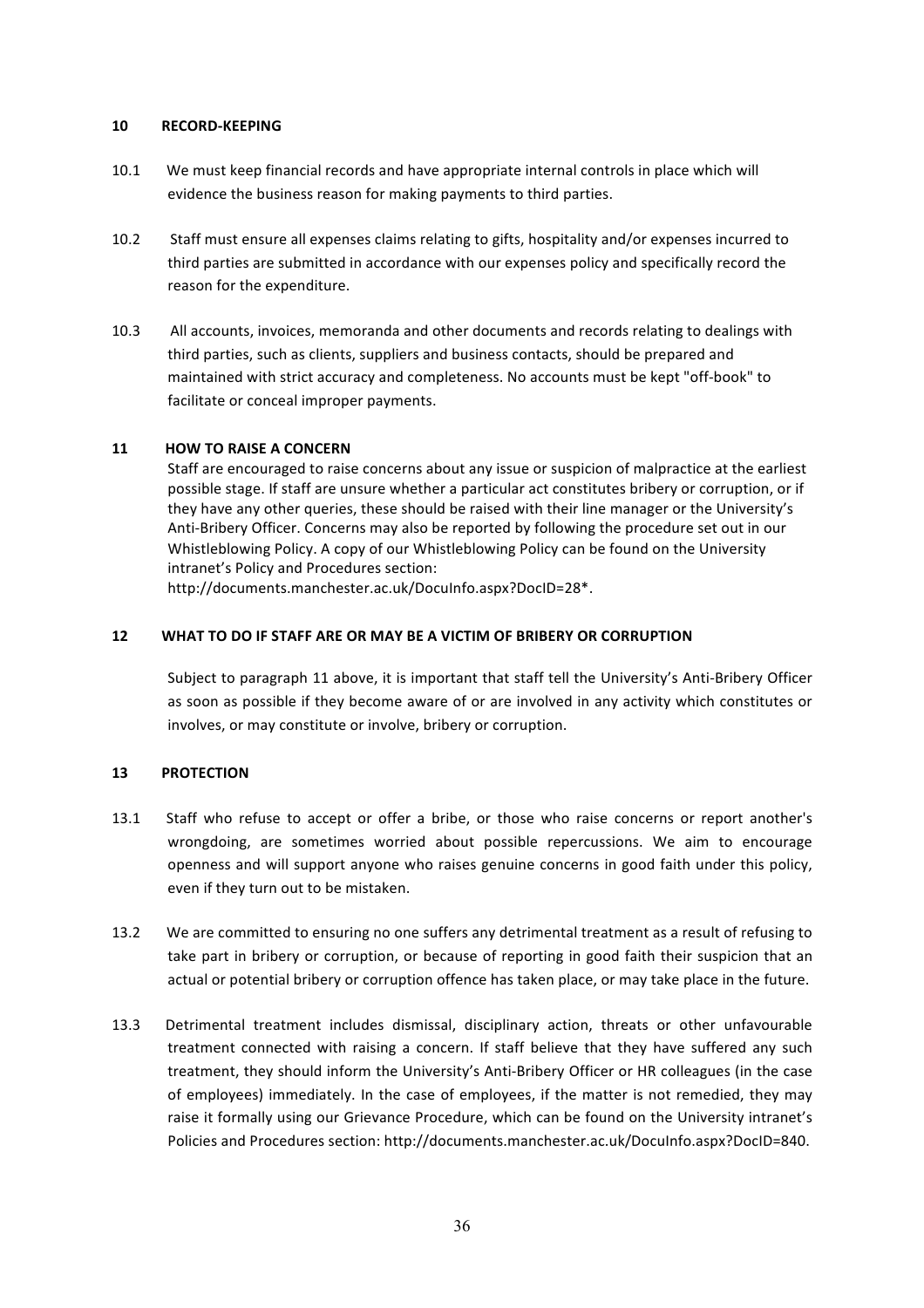# **14 TRAINING AND COMMUNICATION**

- 14.1 Training on this policy forms part of the induction process for all new staff. As with many aspects of work, existing staff will receive a level of training to be determined (on a risk basis) by their line manager through the existing Performance & Development Review process.
- 14.2 Our zero-tolerance approach to bribery and corruption must be communicated to all suppliers, contractors and business partners at the outset of our business relationship with them and as appropriate thereafter.

# **15** WHO IS RESPONSIBLE FOR THE POLICY?

- 15.1 The Board of Governors has overall responsibility for ensuring this policy complies with our legal and ethical obligations, and that all staff comply with it.
- 15.2 The Anti-Bribery Officer (currently Head of Compliance and Risk) has primary and day-to-day responsibility for implementing this policy, and for monitoring its use and effectiveness. Management at all levels is responsible for ensuring those reporting to them are made aware of and understand this policy.

# **16 MONITORING AND REVIEW**

- 16.1 The Anti-Bribery Officer will monitor the effectiveness and review the implementation of this policy, regularly considering its suitability, adequacy and effectiveness. Any improvements identified will be made as soon as possible. Internal control systems and procedures will be subject to regular audits to provide assurance that they are effective in countering bribery and corruption.
- 16.2 Staff are invited to comment on this policy and suggest ways in which it might be improved. Comments, suggestions and queries should be addressed to the University's Anti-Bribery Officer.
- 16.3 This policy may be amended at any time.